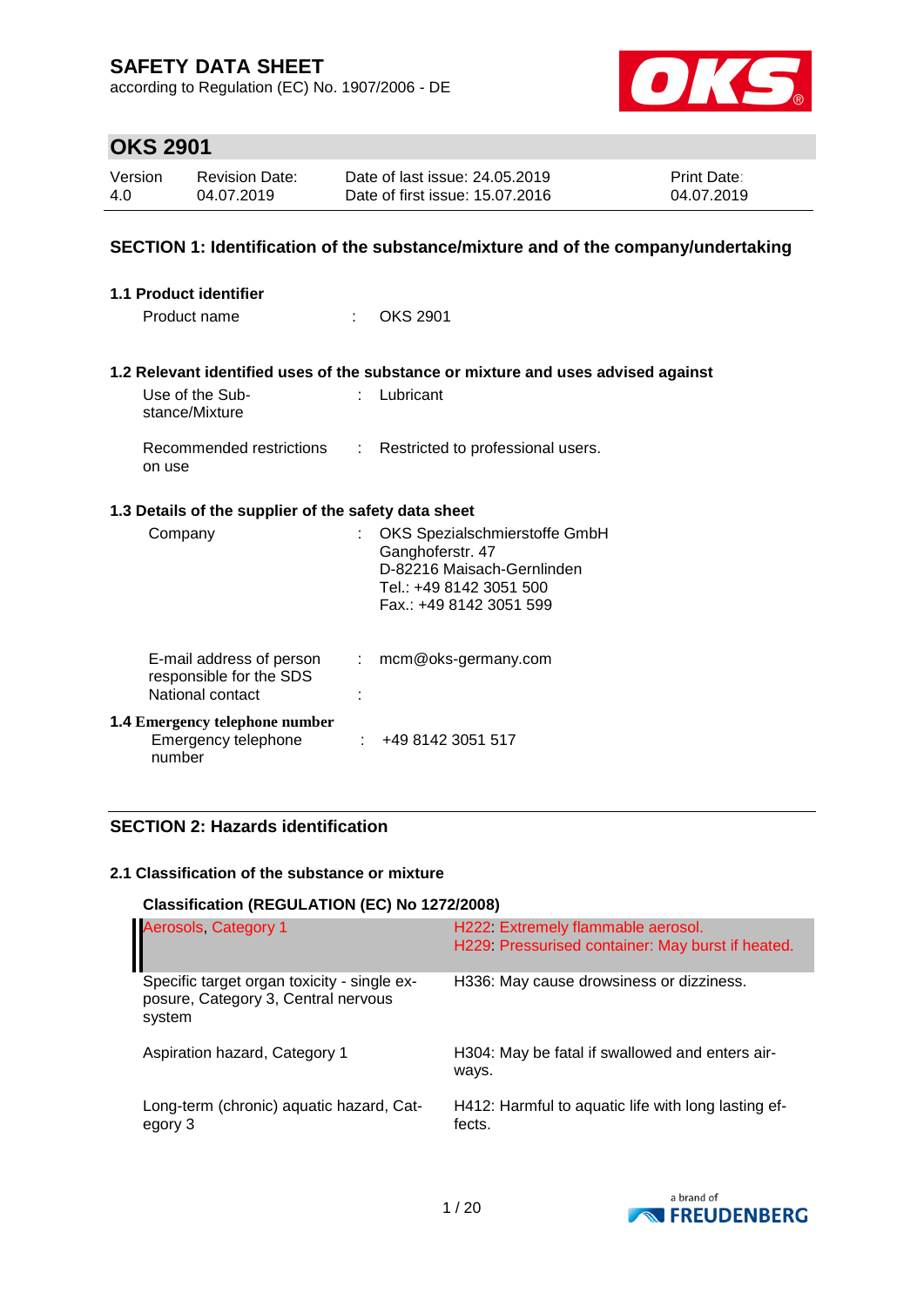according to Regulation (EC) No. 1907/2006 - DE



### **OKS 2901**

| Version | <b>Revision Date:</b> | Date of last issue: 24.05.2019  | <b>Print Date:</b> |
|---------|-----------------------|---------------------------------|--------------------|
| 4.0     | 04.07.2019            | Date of first issue: 15.07.2016 | 04.07.2019         |

#### **2.2 Label elements**

| Labelling (REGULATION (EC) No 1272/2008) |                                                              |                                                                                                                                                                                                                          |
|------------------------------------------|--------------------------------------------------------------|--------------------------------------------------------------------------------------------------------------------------------------------------------------------------------------------------------------------------|
| Hazard pictograms                        |                                                              |                                                                                                                                                                                                                          |
| Signal word                              | Danger                                                       |                                                                                                                                                                                                                          |
| <b>Hazard statements</b>                 | H <sub>222</sub><br>H <sub>229</sub><br>H304<br>H336<br>H412 | Extremely flammable aerosol.<br>Pressurised container: May burst if heated.<br>May be fatal if swallowed and enters air-<br>ways.<br>May cause drowsiness or dizziness.<br>Harmful to aquatic life with long lasting ef- |
|                                          |                                                              | fects.                                                                                                                                                                                                                   |
| Supplemental Hazard<br><b>Statements</b> | <b>EUH066</b>                                                | Repeated exposure may cause skin dry-<br>ness or cracking.                                                                                                                                                               |
| Precautionary statements                 | <b>Prevention:</b>                                           |                                                                                                                                                                                                                          |
|                                          | P210                                                         | Keep away from heat, hot surfaces, sparks,<br>open flames and other ignition sources. No<br>smoking.                                                                                                                     |
|                                          | P <sub>211</sub>                                             | Do not spray on an open flame or other<br>ignition source.                                                                                                                                                               |
|                                          | P251                                                         | Do not pierce or burn, even after use.                                                                                                                                                                                   |
|                                          | <b>Response:</b>                                             |                                                                                                                                                                                                                          |
|                                          | $P301 + P310$                                                | IF SWALLOWED: Immediately call a<br>POISON CENTER/doctor.                                                                                                                                                                |
|                                          | P331                                                         | Do NOT induce vomiting.                                                                                                                                                                                                  |
|                                          | Storage:                                                     |                                                                                                                                                                                                                          |
|                                          | $P410 + P412$                                                | Protect from sunlight. Do not expose to<br>temperatures exceeding 50 °C/ 122 °F.                                                                                                                                         |

Hazardous components which must be listed on the label:

Hydrocarbons, C9-C10, n-alkanes, isoalkanes, cyclics, <2% aromatics

### **2.3 Other hazards**

This substance/mixture contains no components considered to be either persistent, bioaccumulative and toxic (PBT), or very persistent and very bioaccumulative (vPvB) at levels of 0.1% or higher.

### **SECTION 3: Composition/information on ingredients**

#### **3.2 Mixtures**

Chemical nature : Active substance with propellant Solvent

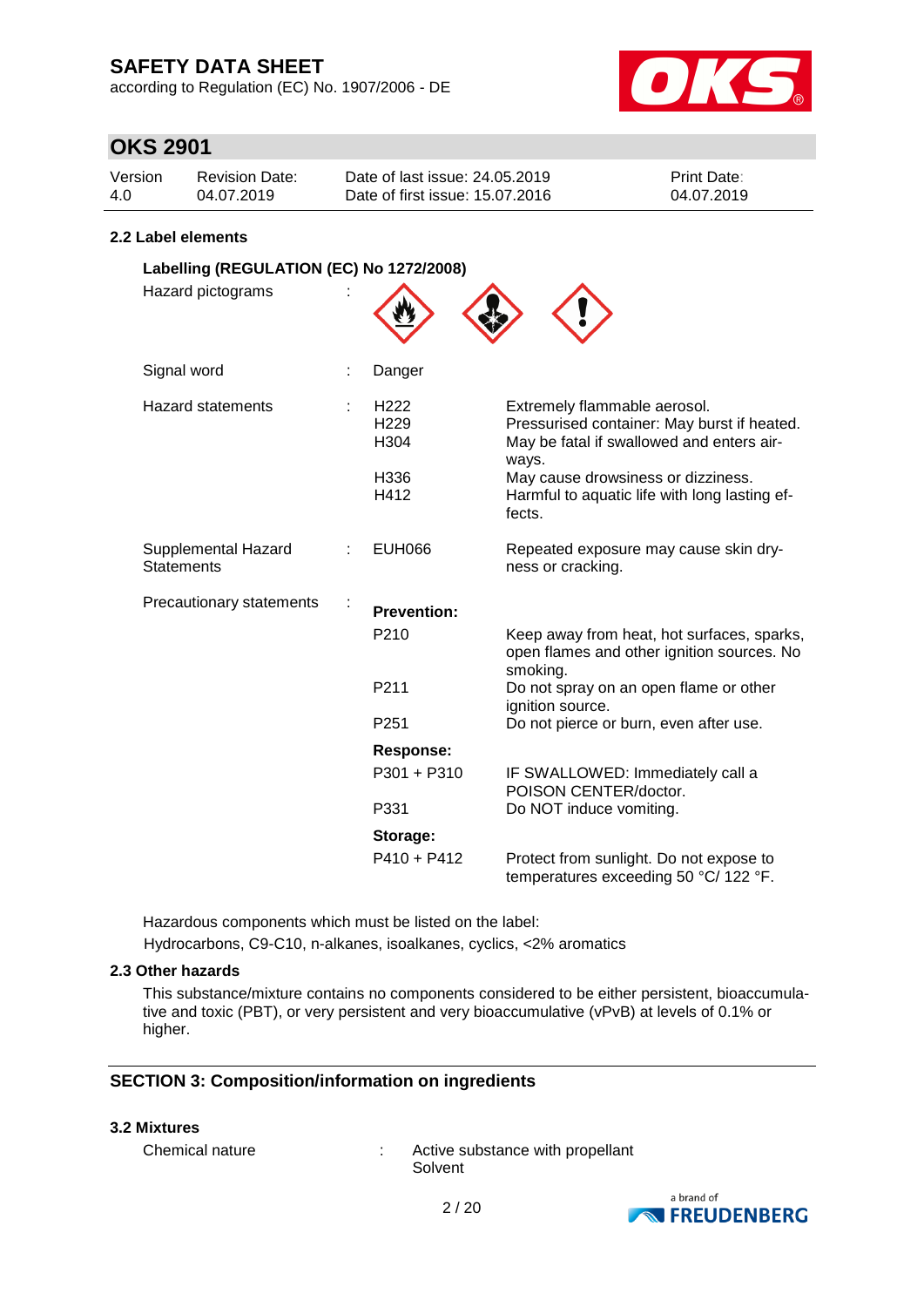according to Regulation (EC) No. 1907/2006 - DE



# **OKS 2901**

| Version | <b>Revision Date:</b> | Date of last issue: 24.05.2019  | <b>Print Date:</b> |
|---------|-----------------------|---------------------------------|--------------------|
| 4.0     | 04.07.2019            | Date of first issue: 15.07.2016 | 04.07.2019         |

Synthetic hydrocarbon oil

#### **Hazardous components**

| Chemical name                                                                   | CAS-No.<br>EC-No.<br>Index-No.<br>Registration number                       | Classification                                                                       | Concentration<br>limits<br>M-Factor<br><b>Notes</b> | Concentration<br>(% w/w) |
|---------------------------------------------------------------------------------|-----------------------------------------------------------------------------|--------------------------------------------------------------------------------------|-----------------------------------------------------|--------------------------|
| Hydrocarbons, C9-<br>C10, n-alkanes, isoal-<br>kanes, cyclics, <2%<br>aromatics | Not Assigned<br>927-241-2<br>01-2119471843-32-<br><b>XXXX</b>               | Flam. Liq.3; H226<br>STOT SE3; H336<br>Asp. Tox.1; H304<br>Aquatic Chronic3;<br>H412 |                                                     | $>= 30 - 50$             |
| Substances with a workplace exposure limit :                                    |                                                                             |                                                                                      |                                                     |                          |
| butane                                                                          | 106-97-8<br>203-448-7<br>601-004-00-0<br>01-2119474691-32-<br><b>XXXX</b>   | Flam. Gas1; H220<br>Press. GasCompr.<br>Gas; H280                                    | Note U (table<br>3.1), Note C                       | $>= 10 - 20$             |
| propane                                                                         | 74-98-6<br>200-827-9<br>601-003-00-5<br>01-2119486944-21-<br><b>XXXX</b>    | Flam. Gas1; H220<br>Press. GasCompr.<br>Gas; H280                                    | Note U (table<br>3.1)                               | $>= 1 - 10$              |
| Residual oils (petrole-<br>um), hydrotreated;<br>Baseoil - unspecified          | 64742-57-0<br>265-160-8<br>649-470-00-4<br>01-2119489287-22-<br><b>XXXX</b> |                                                                                      | Note L                                              | $>= 1 - 10$              |

For explanation of abbreviations see section 16.

### **SECTION 4: First aid measures**

### **4.1 Description of first aid measures**

If inhaled : Call a physician or poison control centre immediately. Remove person to fresh air. If signs/symptoms continue, get medical attention. Keep patient warm and at rest. If unconscious, place in recovery position and seek medical

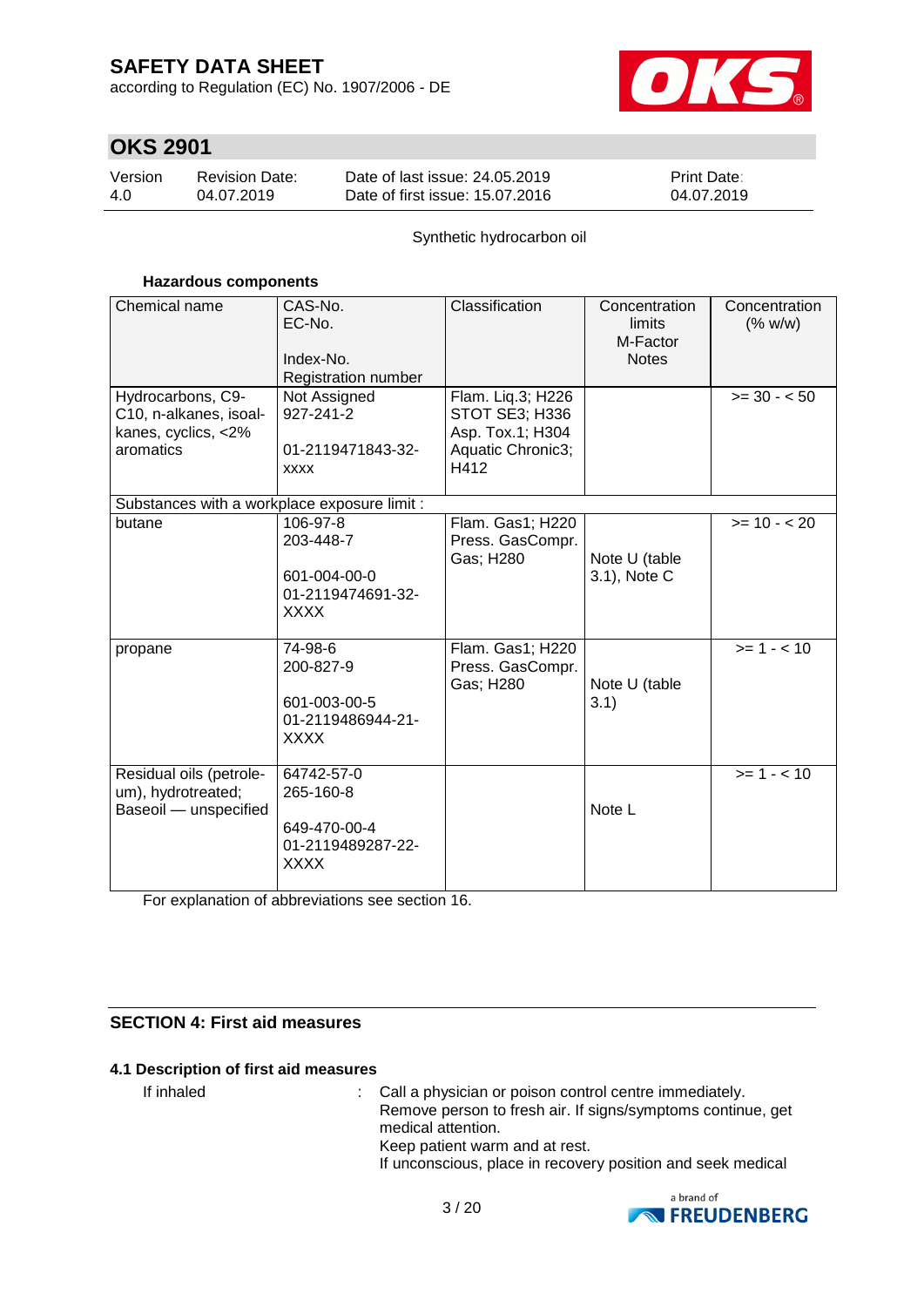according to Regulation (EC) No. 1907/2006 - DE



# **OKS 2901**

| Version<br>4.0 | <b>Revision Date:</b><br>04.07.2019 | Date of last issue: 24.05.2019<br>Date of first issue: 15.07.2016                                                                                                                                                           | <b>Print Date:</b><br>04.07.2019                                     |
|----------------|-------------------------------------|-----------------------------------------------------------------------------------------------------------------------------------------------------------------------------------------------------------------------------|----------------------------------------------------------------------|
|                |                                     | advice.<br>Keep respiratory tract clear.<br>tion.                                                                                                                                                                           | If breathing is irregular or stopped, administer artificial respira- |
|                | In case of skin contact             | Take off all contaminated clothing immediately.<br>Get medical attention immediately if irritation develops and<br>persists.<br>Wash clothing before reuse.<br>Thoroughly clean shoes before reuse.<br>skin cleanser.       | Wash skin thoroughly with soap and water or use recognized           |
|                | In case of eye contact              | for at least 10 minutes.<br>Seek medical advice.                                                                                                                                                                            | Rinse immediately with plenty of water, also under the eyelids,      |
|                | If swallowed                        | Move the victim to fresh air.<br>Keep respiratory tract clear.<br>Do NOT induce vomiting.<br>Rinse mouth with water.<br>Aspiration hazard if swallowed - can enter lungs and cause<br>damage.                               | If accidentally swallowed obtain immediate medical attention.        |
|                |                                     | 4.2 Most important symptoms and effects, both acute and delayed                                                                                                                                                             |                                                                      |
| Symptoms       |                                     | Inhalation may provoke the following symptoms:<br><b>Unconsciousness</b><br><b>Dizziness</b><br><b>Drowsiness</b><br>Headache<br>Nausea<br><b>Tiredness</b><br>Skin contact may provoke the following symptoms:<br>Erythema |                                                                      |
|                |                                     | Aspiration may cause pulmonary oedema and pneumonitis.                                                                                                                                                                      |                                                                      |
| <b>Risks</b>   |                                     | Central nervous system depression<br>Can be absorbed through skin.<br>Health injuries may be delayed.                                                                                                                       | Risk of product entering the lungs on vomiting after ingestion.      |
|                |                                     | 4.3 Indication of any immediate medical attention and special treatment needed                                                                                                                                              |                                                                      |
| Treatment      |                                     | Treat symptomatically.                                                                                                                                                                                                      |                                                                      |

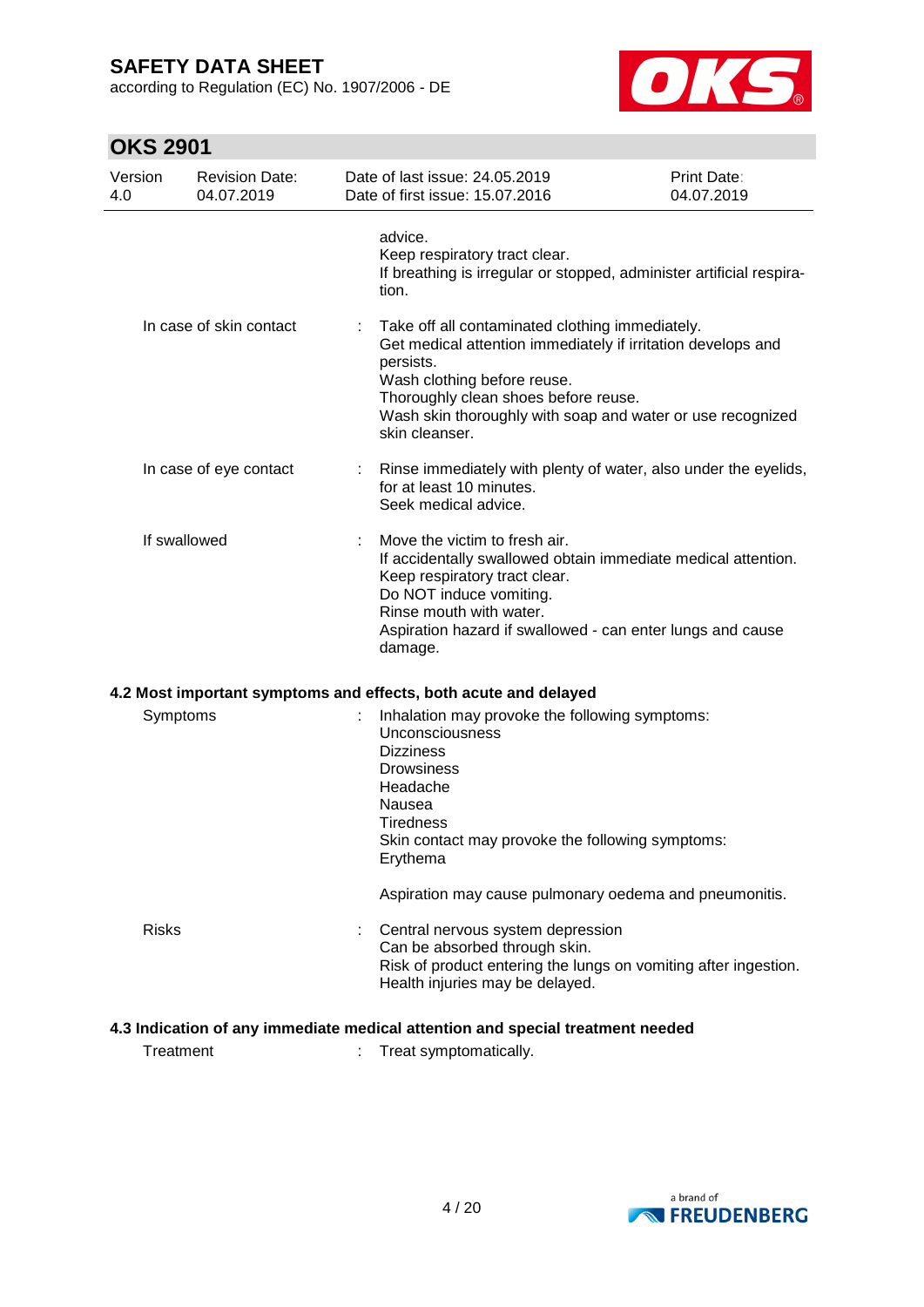according to Regulation (EC) No. 1907/2006 - DE



### **OKS 2901**

| Version | <b>Revision Date:</b> | Date of last issue: 24,05,2019  | <b>Print Date:</b> |
|---------|-----------------------|---------------------------------|--------------------|
| 4.0     | 04.07.2019            | Date of first issue: 15.07.2016 | 04.07.2019         |

### **SECTION 5: Firefighting measures**

#### **5.1 Extinguishing media**

Suitable extinguishing media : ABC powder

Unsuitable extinguishing media : High volume water jet

#### **5.2 Special hazards arising from the substance or mixture**

| Specific hazards during fire-<br>fighting          | di l | Fire may cause evolution of:<br>Carbon oxides                                                                                                                                                                        |
|----------------------------------------------------|------|----------------------------------------------------------------------------------------------------------------------------------------------------------------------------------------------------------------------|
|                                                    |      | Fire Hazard<br>Do not let product enter drains.<br>Contains gas under pressure; may explode if heated.<br>Beware of vapours accumulating to form explosive concentra-<br>tions. Vapours can accumulate in low areas. |
| 5.3 Advice for firefighters                        |      |                                                                                                                                                                                                                      |
| Special protective equipment :<br>for firefighters |      | In the event of fire, wear self-contained breathing apparatus.<br>Use personal protective equipment. Exposure to decomposi-<br>tion products may be a hazard to health.                                              |
| Further information                                |      | Standard procedure for chemical fires.                                                                                                                                                                               |

#### Further information : Standard procedure for chemical fires. Collect contaminated fire extinguishing water separately. This must not be discharged into drains. Cool containers/tanks with water spray.

#### **SECTION 6: Accidental release measures**

#### **6.1 Personal precautions, protective equipment and emergency procedures**

| Personal precautions | : Evacuate personnel to safe areas.<br>Ensure adequate ventilation.<br>Remove all sources of ignition.<br>Do not breathe vapours or spray mist.<br>Do not breathe dust/fume/gas/mist/vapours/spray.<br>Refer to protective measures listed in sections 7 and 8.<br>Only qualified personnel equipped with suitable protective<br>equipment may intervene. |
|----------------------|-----------------------------------------------------------------------------------------------------------------------------------------------------------------------------------------------------------------------------------------------------------------------------------------------------------------------------------------------------------|
|----------------------|-----------------------------------------------------------------------------------------------------------------------------------------------------------------------------------------------------------------------------------------------------------------------------------------------------------------------------------------------------------|

#### **6.2 Environmental precautions**

Environmental precautions : Do not allow contact with soil, surface or ground water. Prevent further leakage or spillage if safe to do so. If the product contaminates rivers and lakes or drains inform respective authorities.

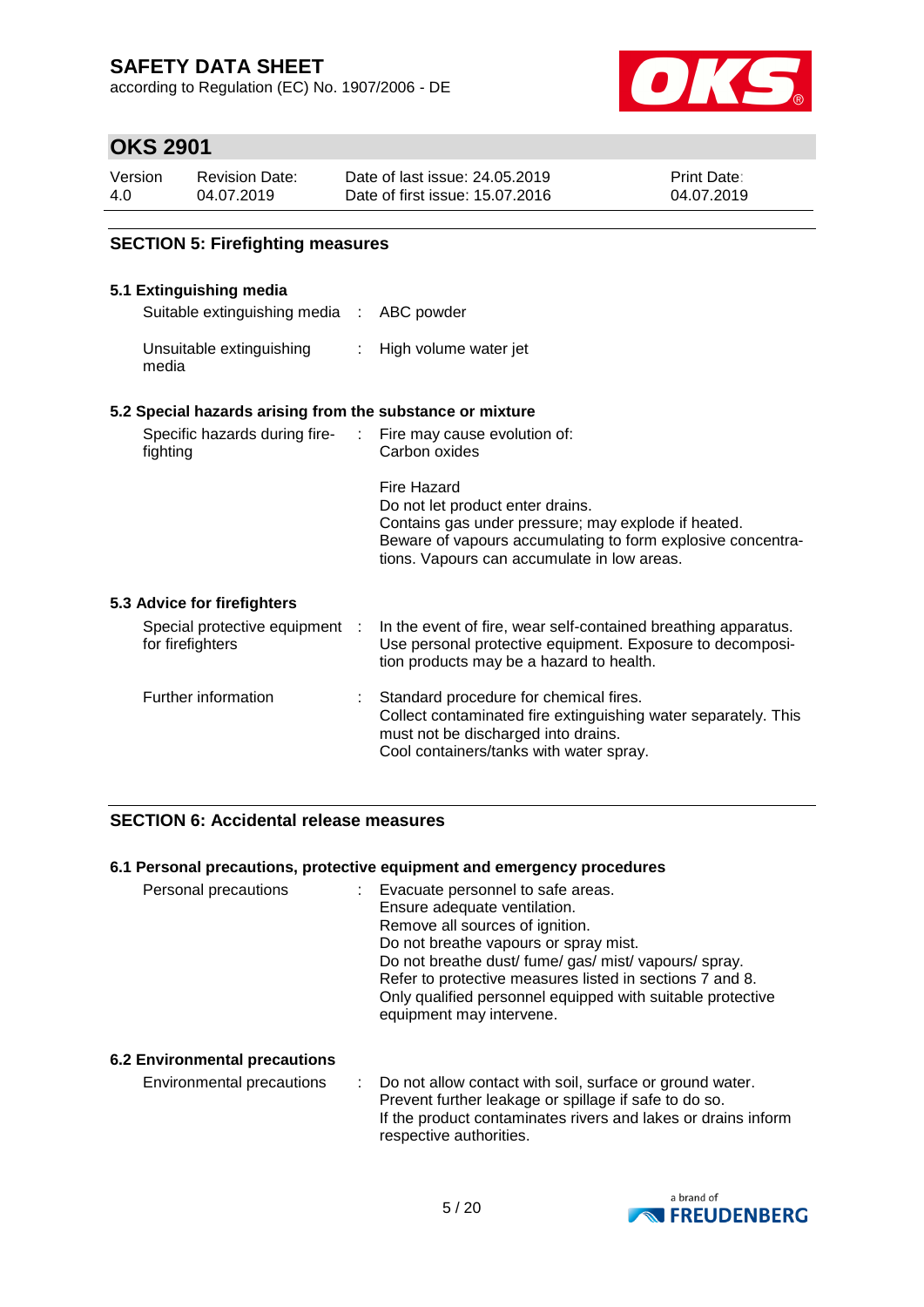according to Regulation (EC) No. 1907/2006 - DE



### **OKS 2901**

| Version | Revision Date: | Date of last issue: 24,05,2019  | <b>Print Date:</b> |
|---------|----------------|---------------------------------|--------------------|
| 4.0     | 04.07.2019     | Date of first issue: 15.07.2016 | 04.07.2019         |

#### **6.3 Methods and material for containment and cleaning up**

| Methods for cleaning up |  | : Contain spillage, and then collect with non-combustible ab-<br>sorbent material, (e.g. sand, earth, diatomaceous earth, ver-<br>miculite) and place in container for disposal according to local<br>/ national regulations (see section 13).<br>Keep in suitable, closed containers for disposal.<br>Non-sparking tools should be used. |
|-------------------------|--|-------------------------------------------------------------------------------------------------------------------------------------------------------------------------------------------------------------------------------------------------------------------------------------------------------------------------------------------|
|-------------------------|--|-------------------------------------------------------------------------------------------------------------------------------------------------------------------------------------------------------------------------------------------------------------------------------------------------------------------------------------------|

#### **6.4 Reference to other sections**

For personal protection see section 8.

### **SECTION 7: Handling and storage**

#### **7.1 Precautions for safe handling**

| Advice on safe handling | ÷ | Do not use in areas without adequate ventilation.<br>Do not breathe vapours or spray mist.<br>In case of insufficient ventilation, wear suitable respiratory<br>equipment.<br>Avoid contact with skin and eyes.<br>For personal protection see section 8.<br>Keep away from fire, sparks and heated surfaces.<br>Smoking, eating and drinking should be prohibited in the ap-<br>plication area.<br>Wash hands and face before breaks and immediately after<br>handling the product.<br>Do not get in eyes or mouth or on skin.<br>Do not get on skin or clothing.<br>Do not ingest.<br>Do not use sparking tools.<br>These safety instructions also apply to empty packaging which<br>may still contain product residues.<br>Pressurized container: protect from sunlight and do not ex-<br>pose to temperatures exceeding 50 °C. Do not pierce or burn,<br>even after use. |
|-------------------------|---|------------------------------------------------------------------------------------------------------------------------------------------------------------------------------------------------------------------------------------------------------------------------------------------------------------------------------------------------------------------------------------------------------------------------------------------------------------------------------------------------------------------------------------------------------------------------------------------------------------------------------------------------------------------------------------------------------------------------------------------------------------------------------------------------------------------------------------------------------------------------------|
| Hygiene measures        | ÷ | Wash face, hands and any exposed skin thoroughly after<br>handling.                                                                                                                                                                                                                                                                                                                                                                                                                                                                                                                                                                                                                                                                                                                                                                                                          |



**7.3 Specific end use(s)**

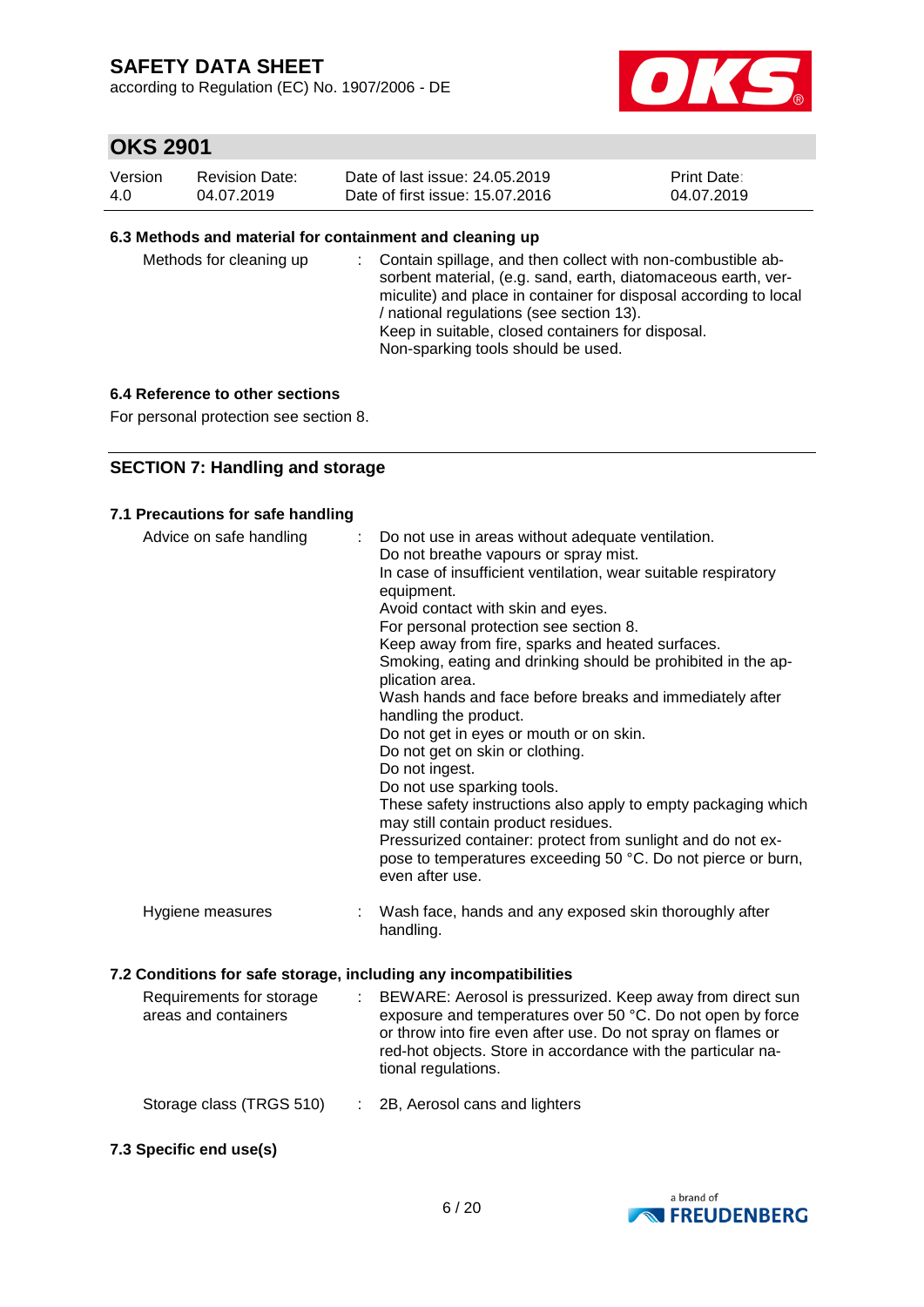according to Regulation (EC) No. 1907/2006 - DE



# **OKS 2901**

| Version | <b>Revision Date:</b> | Date of last issue: 24.05.2019                      | <b>Print Date:</b> |
|---------|-----------------------|-----------------------------------------------------|--------------------|
| 4.0     | 04.07.2019            | Date of first issue: 15.07.2016                     | 04.07.2019         |
|         | Specific use(s)       | : Specific instructions for handling, not required. |                    |

### **SECTION 8: Exposure controls/personal protection**

### **8.1 Control parameters**

### **Occupational Exposure Limits**

| Components                                                                    | CAS-No.                                                                                                                                                                                                                                                              | Value type (Form<br>of exposure)                                                                              | Control parameters         | <b>Basis</b>                                |  |  |
|-------------------------------------------------------------------------------|----------------------------------------------------------------------------------------------------------------------------------------------------------------------------------------------------------------------------------------------------------------------|---------------------------------------------------------------------------------------------------------------|----------------------------|---------------------------------------------|--|--|
| Hydrocarbons, C9-<br>C10, n-alkanes,<br>isoalkanes, cyclics,<br><2% aromatics | Not As-<br>signed                                                                                                                                                                                                                                                    | <b>AGW</b>                                                                                                    | 1.500 mg/m3                |                                             |  |  |
| butane                                                                        | 106-97-8                                                                                                                                                                                                                                                             | <b>AGW</b>                                                                                                    | 1.000 ppm<br>2.400 mg/m3   | <b>DE TRGS</b><br>900<br>$(2006 - 01 - 01)$ |  |  |
| Peak-limit: excur-<br>sion factor (catego-<br>ry)                             | 4(11)                                                                                                                                                                                                                                                                |                                                                                                               |                            |                                             |  |  |
| Further information                                                           |                                                                                                                                                                                                                                                                      | Senate commission for the review of compounds at the work place dangerous<br>for the health (MAK-commission). |                            |                                             |  |  |
| propane                                                                       | 74-98-6                                                                                                                                                                                                                                                              | <b>AGW</b>                                                                                                    | $1.000$ ppm<br>1.800 mg/m3 | <b>DE TRGS</b><br>900<br>$(2006 - 01 - 01)$ |  |  |
| Peak-limit: excur-<br>sion factor (catego-<br>ry)                             | 4(11)                                                                                                                                                                                                                                                                |                                                                                                               |                            |                                             |  |  |
| Further information                                                           | Senate commission for the review of compounds at the work place dangerous<br>for the health (MAK-commission).                                                                                                                                                        |                                                                                                               |                            |                                             |  |  |
| Residual oils (pe-<br>troleum), hy-<br>drotreated; Baseoil<br>- unspecified   | 64742-57-0                                                                                                                                                                                                                                                           | <b>AGW</b> (Vapour<br>and aerosols)                                                                           | $5$ mg/m $3$               | <b>DE TRGS</b><br>900<br>$(2018-06-07)$     |  |  |
| Peak-limit: excur-<br>sion factor (catego-<br>ry)                             | 4(11)                                                                                                                                                                                                                                                                |                                                                                                               |                            |                                             |  |  |
| Further information                                                           | Senate commission for the review of compounds at the work place dangerous<br>for the health (MAK-commission)., Sum of vapor and aerosols., When there is<br>compliance with the OEL and biological tolerance values, there is no risk of<br>harming the unborn child |                                                                                                               |                            |                                             |  |  |

### **Derived No Effect Level (DNEL) according to Regulation (EC) No. 1907/2006:**

| Substance name                                                         | End Use        | Exposure routes | Potential health ef-<br>fects | Value          |
|------------------------------------------------------------------------|----------------|-----------------|-------------------------------|----------------|
| Residual oils (petrole-<br>um), hydrotreated;<br>Baseoil - unspecified | <b>Workers</b> | Inhalation      | Long-term systemic<br>effects | $2,7$ mg/m $3$ |
|                                                                        | Workers        | Inhalation      | Acute systemic ef-<br>fects   | $5,6$ mg/m $3$ |

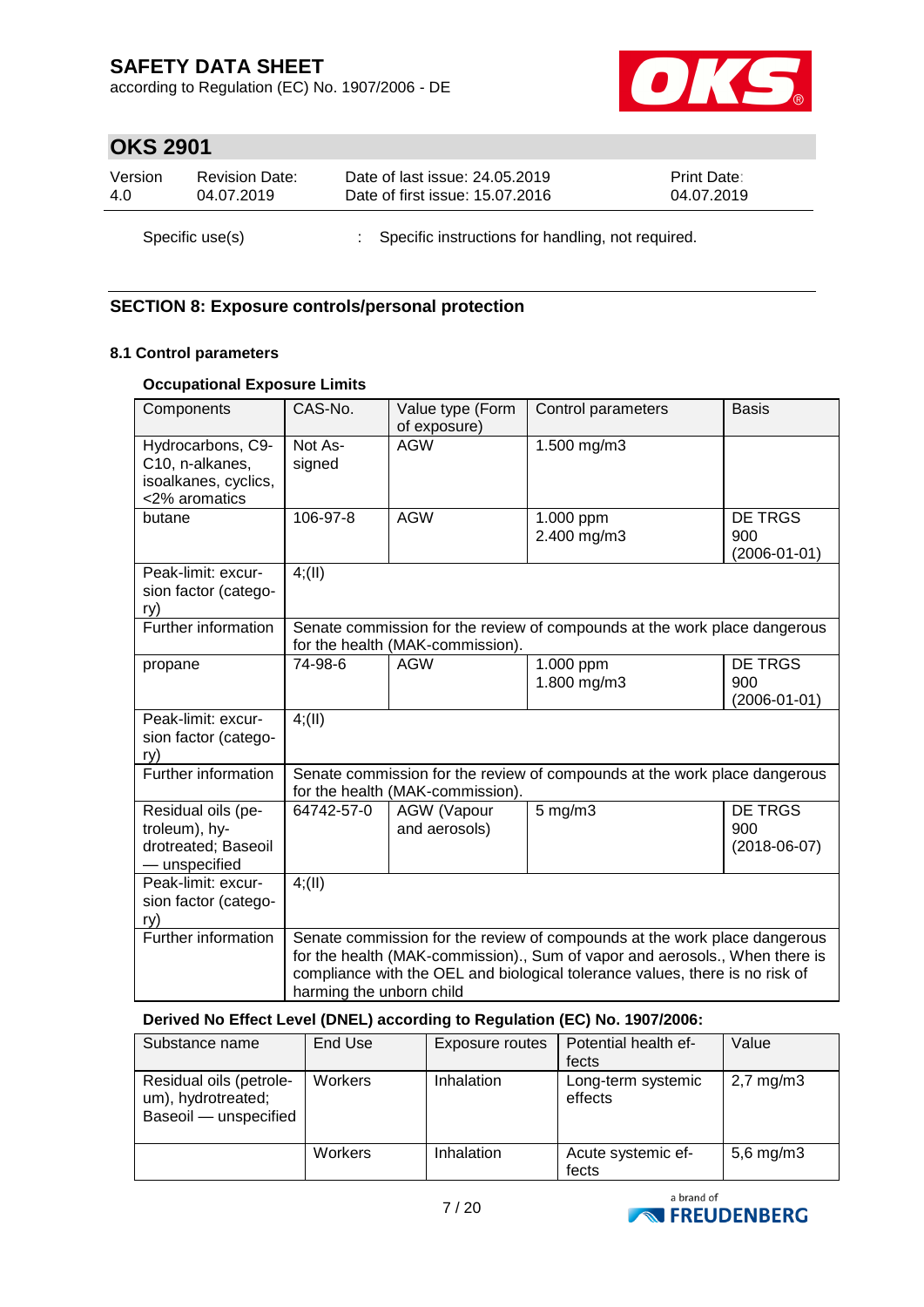according to Regulation (EC) No. 1907/2006 - DE



# **OKS 2901**

| Version<br>4.0 | <b>Revision Date:</b><br>04.07.2019 |         | Date of last issue: 24.05.2019<br>Date of first issue: 15.07.2016 | Print Date:<br>04.07.2019     |         |
|----------------|-------------------------------------|---------|-------------------------------------------------------------------|-------------------------------|---------|
|                |                                     | Workers | Skin contact                                                      | Long-term systemic<br>effects | 1 mg/kg |

### **8.2 Exposure controls**

| <b>LAPUSUIG CUITUUS</b>                         |                                                                                                                                                                                                                                                                                                                                        |
|-------------------------------------------------|----------------------------------------------------------------------------------------------------------------------------------------------------------------------------------------------------------------------------------------------------------------------------------------------------------------------------------------|
| <b>Engineering measures</b>                     | Use only in an area equipped with explosion proof exhaust ventilation.<br>Handle only in a place equipped with local exhaust (or other appropriate exhaust).                                                                                                                                                                           |
| Personal protective equipment                   |                                                                                                                                                                                                                                                                                                                                        |
| Eye protection                                  | Safety glasses with side-shields conforming to EN166                                                                                                                                                                                                                                                                                   |
| Hand protection<br>Material<br>Protective index | butyl-rubber<br>Class 1                                                                                                                                                                                                                                                                                                                |
| Remarks                                         | Wear protective gloves. The selected protective gloves have<br>to satisfy the specifications of Regulation (EU) 2016/425 and<br>the standard EN 374 derived from it. The break through time<br>depends amongst other things on the material, the thickness<br>and the type of glove and therefore has to be measured for<br>each case. |
| Respiratory protection                          | Use respiratory protection unless adequate local exhaust<br>ventilation is provided or exposure assessment demonstrates<br>that exposures are within recommended exposure guidelines.<br>Short term only                                                                                                                               |
| Filter type                                     | Filter type A-P                                                                                                                                                                                                                                                                                                                        |
| Protective measures                             | The type of protective equipment must be selected according<br>to the concentration and amount of the dangerous substance<br>at the specific workplace.<br>Choose body protection in relation to its type, to the concen-<br>tration and amount of dangerous substances, and to the spe-<br>cific work-place.                          |

### **SECTION 9: Physical and chemical properties**

#### **9.1 Information on basic physical and chemical properties**

| Appearance      | : aerosol         |
|-----------------|-------------------|
| Colour          | brown, yellow     |
| Odour           | solvent-like      |
| Odour Threshold | No data available |

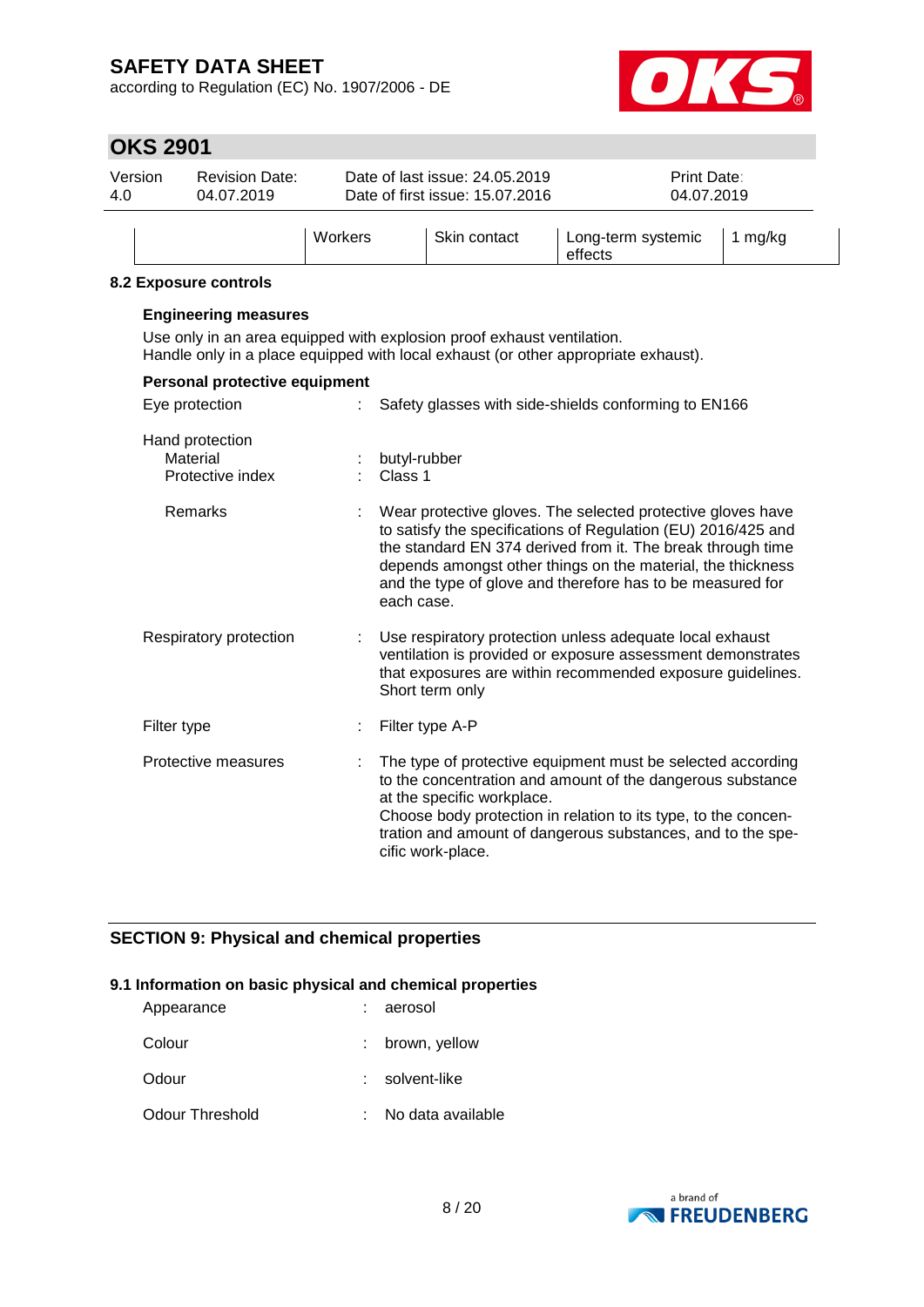according to Regulation (EC) No. 1907/2006 - DE



# **OKS 2901**

| Version<br>4.0 |                     | <b>Revision Date:</b><br>04.07.2019           |                             | Date of last issue: 24.05.2019<br>Date of first issue: 15.07.2016 | Print Date:<br>04.07.2019 |
|----------------|---------------------|-----------------------------------------------|-----------------------------|-------------------------------------------------------------------|---------------------------|
|                | pH                  |                                               | ÷                           | Not applicable                                                    |                           |
|                |                     | Melting point/range                           |                             | No data available                                                 |                           |
|                |                     | Boiling point/boiling range                   | $\mathcal{L}^{\mathcal{L}}$ | $<$ -20 $^{\circ}$ C<br>(1.013 hPa)                               |                           |
|                | Flash point         |                                               |                             | $<$ -20 $^{\circ}$ C<br>Method: Abel-Pensky                       |                           |
|                |                     | Evaporation rate                              | ÷                           | No data available                                                 |                           |
|                |                     | Flammability (solid, gas)                     | ÷                           | Extremely flammable aerosol.                                      |                           |
|                |                     | Upper explosion limit                         | ÷                           | $9,4\%$ (V)                                                       |                           |
|                |                     | Lower explosion limit                         | ÷                           | $1,4\%$ (V)                                                       |                           |
|                |                     | Vapour pressure                               | ÷                           | 2.900 hPa (20 °C)                                                 |                           |
|                |                     | Relative vapour density                       | ÷                           | No data available                                                 |                           |
|                | Density             |                                               |                             | 0,70 g/cm3<br>(20 °C)                                             |                           |
|                | <b>Bulk density</b> |                                               |                             | No data available                                                 |                           |
|                | Solubility(ies)     | Water solubility                              |                             | insoluble                                                         |                           |
|                |                     | Solubility in other solvents                  | ÷.                          | No data available                                                 |                           |
|                | octanol/water       | Partition coefficient: n-                     | ÷                           | No data available                                                 |                           |
|                |                     | Auto-ignition temperature : No data available |                             |                                                                   |                           |
|                |                     | Decomposition temperature                     | ÷                           | No data available                                                 |                           |
|                | Viscosity           | Viscosity, dynamic                            | ÷                           | No data available                                                 |                           |
|                |                     | Viscosity, kinematic                          | ÷                           | < 20,5 mm2/s (40 °C)                                              |                           |
|                |                     | <b>Explosive properties</b>                   |                             | Not explosive                                                     |                           |
|                |                     | Oxidizing properties                          |                             | No data available                                                 |                           |
|                |                     | 9.2 Other information                         |                             |                                                                   |                           |
|                |                     | Sublimation point                             |                             | No data available                                                 |                           |
|                |                     | Metal corrosion rate                          |                             | Not corrosive to metals                                           |                           |

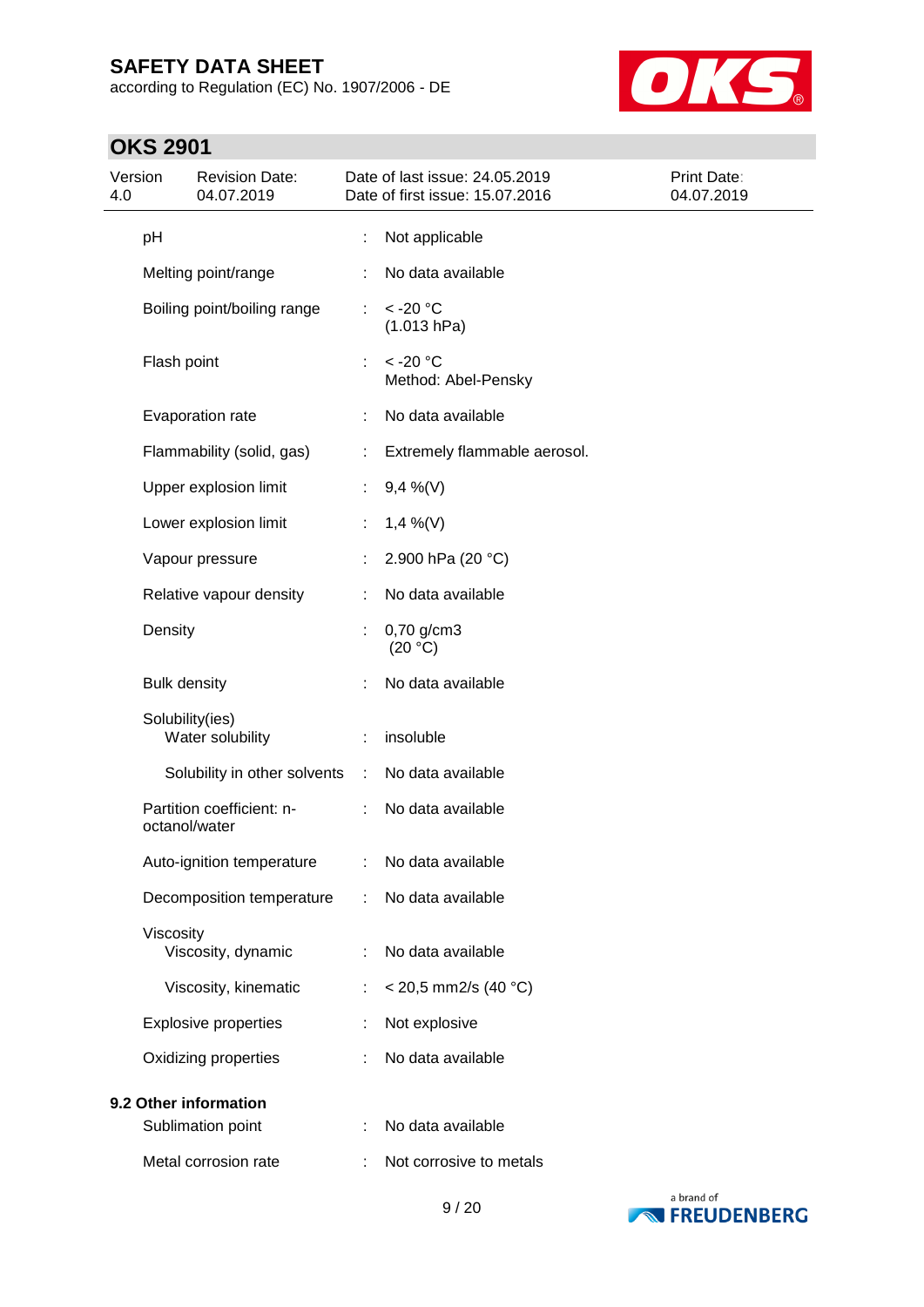according to Regulation (EC) No. 1907/2006 - DE



### **OKS 2901**

| Version | <b>Revision Date:</b> | Date of last issue: 24,05,2019  | <b>Print Date:</b> |
|---------|-----------------------|---------------------------------|--------------------|
| 4.0     | 04.07.2019            | Date of first issue: 15.07.2016 | 04.07.2019         |
|         |                       |                                 |                    |

# **SECTION 10: Stability and reactivity**

#### **10.1 Reactivity**

No hazards to be specially mentioned.

#### **10.2 Chemical stability**

Stable under normal conditions.

### **10.3 Possibility of hazardous reactions**

Hazardous reactions : No dangerous reaction known under conditions of normal use.

#### **10.4 Conditions to avoid**

| Conditions to avoid | Heat, flames and sparks. |
|---------------------|--------------------------|
|---------------------|--------------------------|

Self-ignition : No data available

#### **10.5 Incompatible materials**

| Materials to avoid | Oxidizing agents |
|--------------------|------------------|
|--------------------|------------------|

### **10.6 Hazardous decomposition products**

No decomposition if stored and applied as directed.

### **SECTION 11: Toxicological information**

#### **11.1 Information on toxicological effects**

| <b>Acute toxicity</b>     |                                                                                                                                                                              |
|---------------------------|------------------------------------------------------------------------------------------------------------------------------------------------------------------------------|
| <b>Product:</b>           |                                                                                                                                                                              |
| Acute oral toxicity       | Remarks: Effects due to ingestion may include:                                                                                                                               |
|                           | Symptoms: Central nervous system depression                                                                                                                                  |
| Acute inhalation toxicity | Remarks: Respiration of solvent vapour may cause dizziness.                                                                                                                  |
|                           | Symptoms: Inhalation may provoke the following symptoms:,<br>Respiratory disorder, Dizziness, Drowsiness, Vomiting, Fa-<br>tigue, Vertigo, Central nervous system depression |
| Acute dermal toxicity     | Remarks: Prolonged or repeated skin contact with liquid may<br>cause defatting resulting in drying, redness and possible blis-<br>tering.                                    |
|                           | Symptoms: Skin disorders                                                                                                                                                     |

a brand of **EXECUDENBERG**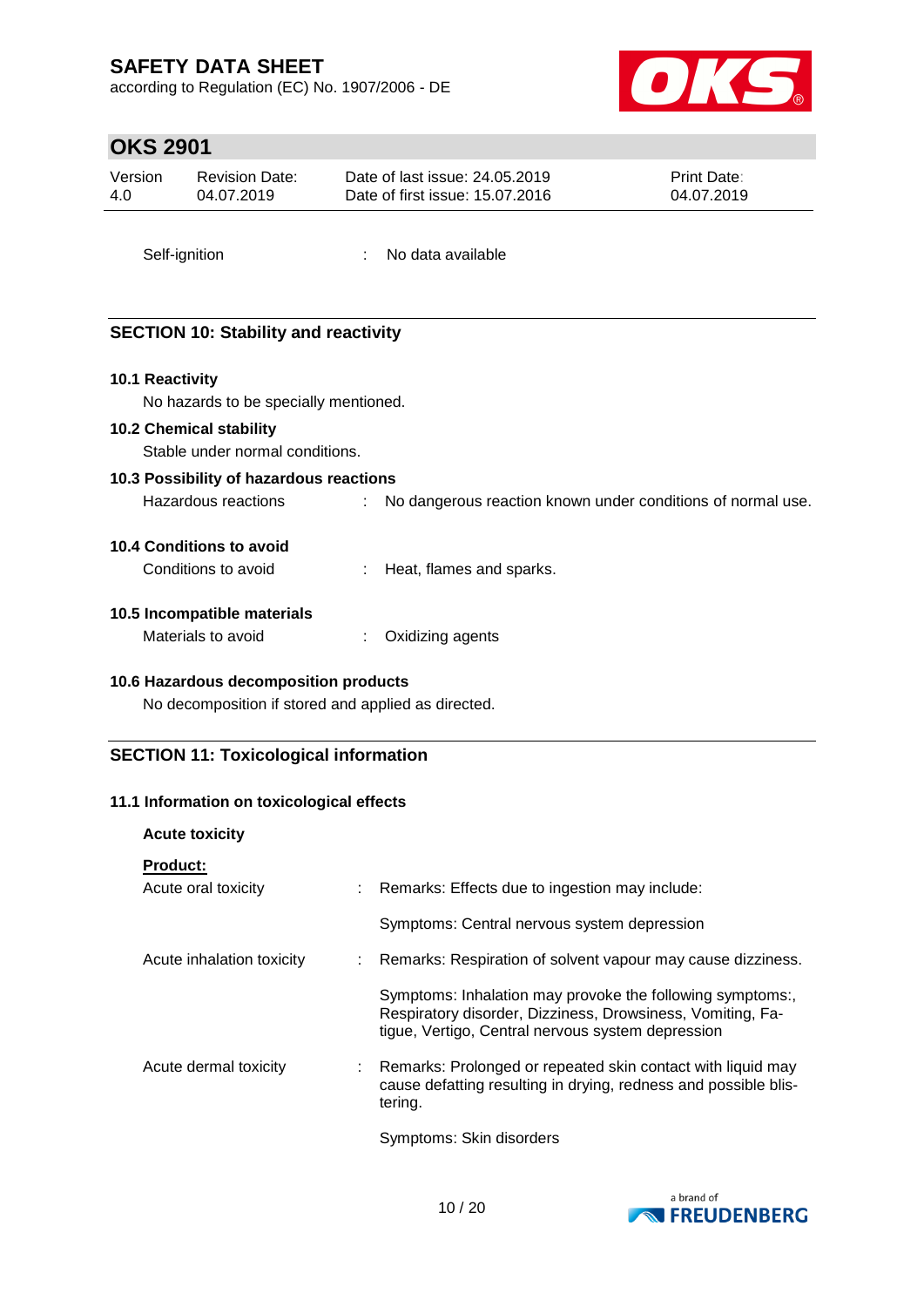according to Regulation (EC) No. 1907/2006 - DE



### **OKS 2901**

| Version<br>4.0 |         | <b>Revision Date:</b><br>04.07.2019 |                           | Date of last issue: 24,05,2019<br>Date of first issue: 15.07.2016      | Print Date:<br>04.07.2019 |
|----------------|---------|-------------------------------------|---------------------------|------------------------------------------------------------------------|---------------------------|
|                |         | <b>Components:</b>                  |                           |                                                                        |                           |
|                |         |                                     |                           | Hydrocarbons, C9-C10, n-alkanes, isoalkanes, cyclics, <2% aromatics:   |                           |
|                |         | Acute oral toxicity                 | $\mathbb{R}^{\mathbb{Z}}$ | LD50 Oral (Rat): $> 5.000$ mg/kg                                       |                           |
|                | butane: |                                     |                           |                                                                        |                           |
|                |         | Acute inhalation toxicity           |                           | : $LC50$ (Rat): 658 mg/l<br>Exposure time: 4 h<br>Test atmosphere: gas |                           |
|                |         |                                     |                           | Residual oils (petroleum), hydrotreated; Baseoil — unspecified:        |                           |
|                |         | Acute oral toxicity                 | $\mathbb{R}^{\mathbb{Z}}$ | LD50 (Rat): $> 5.000$ mg/kg<br>Method: OECD Test Guideline 401         |                           |
|                |         | Acute dermal toxicity               |                           | : LD50 (Rat): $>$ 5.000 mg/kg<br>Method: OECD Test Guideline 402       |                           |
|                |         | <b>Skin corrosion/irritation</b>    |                           |                                                                        |                           |

#### **Product:**

Remarks: This information is not available.

#### **Components:**

**Hydrocarbons, C9-C10, n-alkanes, isoalkanes, cyclics, <2% aromatics:**

Result: Repeated exposure may cause skin dryness or cracking.

#### **Residual oils (petroleum), hydrotreated; Baseoil — unspecified:**

Species: Rabbit Assessment: No skin irritation Method: OECD Test Guideline 404 Result: No skin irritation

#### **Serious eye damage/eye irritation**

**Product:** Remarks: Contact with eyes may cause irritation.

#### **Components:**

### **Residual oils (petroleum), hydrotreated; Baseoil — unspecified:**

Species: Rabbit Assessment: No eye irritation Method: OECD Test Guideline 405 Result: No eye irritation

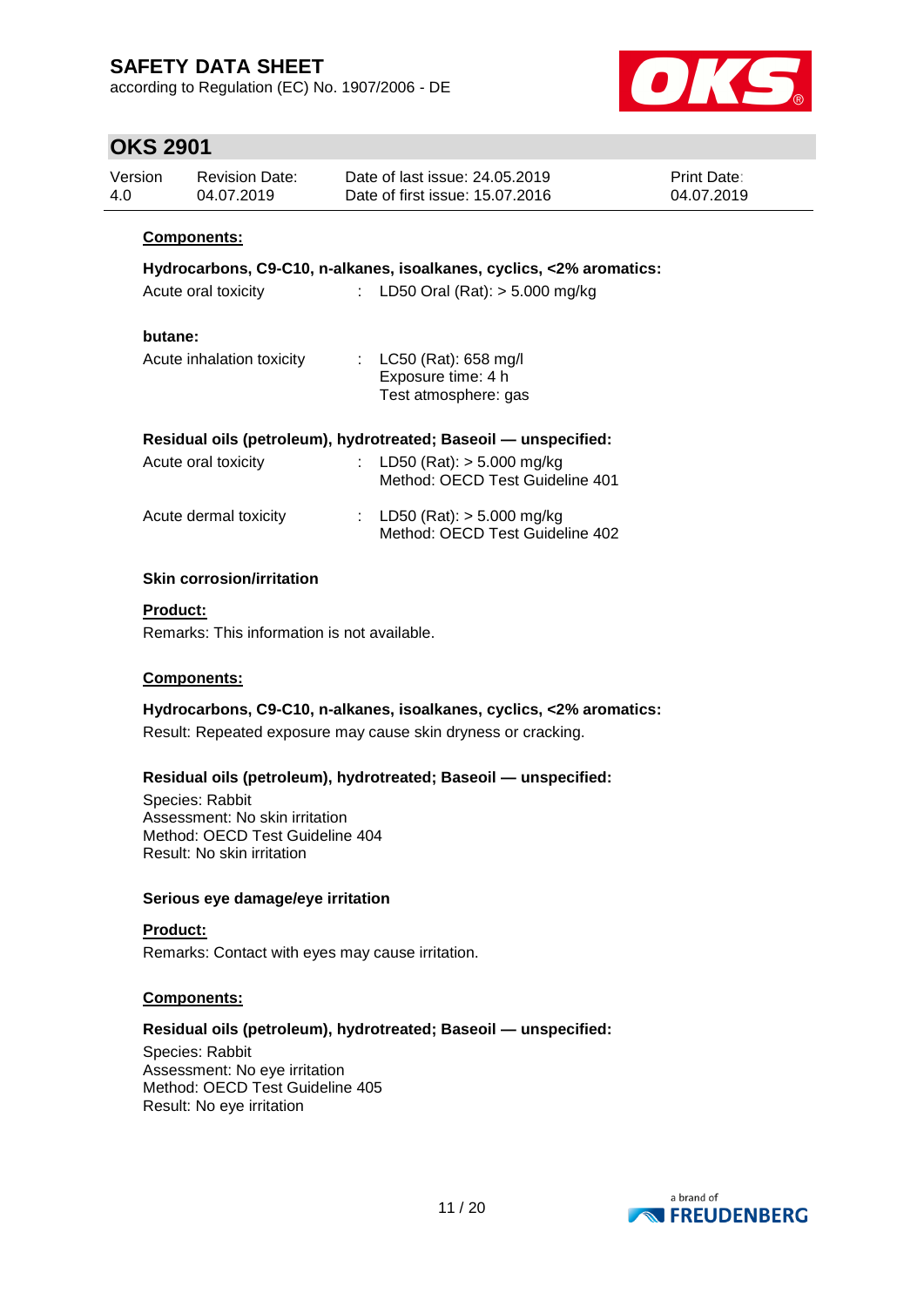according to Regulation (EC) No. 1907/2006 - DE



### **OKS 2901**

| Version | <b>Revision Date:</b> | Date of last issue: 24,05,2019  | <b>Print Date:</b> |
|---------|-----------------------|---------------------------------|--------------------|
| 4.0     | 04.07.2019            | Date of first issue: 15.07.2016 | 04.07.2019         |

#### **Respiratory or skin sensitisation**

#### **Product:**

Remarks: This information is not available.

#### **Components:**

#### **Residual oils (petroleum), hydrotreated; Baseoil — unspecified:**

Species: Guinea pig Assessment: Does not cause skin sensitisation. Method: OECD Test Guideline 406 Result: Does not cause skin sensitisation.

Assessment: Does not cause respiratory sensitisation. Result: Does not cause respiratory sensitisation.

#### **Germ cell mutagenicity**

#### **Product:**

| Genotoxicity in vitro | Remarks: No data available |
|-----------------------|----------------------------|
| Genotoxicity in vivo  | Remarks: No data available |

#### **Carcinogenicity**

**Product:** Remarks: No data available

#### **Components:**

#### **Residual oils (petroleum), hydrotreated; Baseoil — unspecified:**

Carcinogenicity - Assess-: Not classifiable as a human carcinogen. ment

#### **Reproductive toxicity**

| <b>Product:</b>                    |                              |
|------------------------------------|------------------------------|
| Effects on fertility               | : Remarks: No data available |
| Effects on foetal develop-<br>ment | : Remarks: No data available |

### **STOT - single exposure**

#### **Components:**

#### **Hydrocarbons, C9-C10, n-alkanes, isoalkanes, cyclics, <2% aromatics:**

Exposure routes: Inhalation

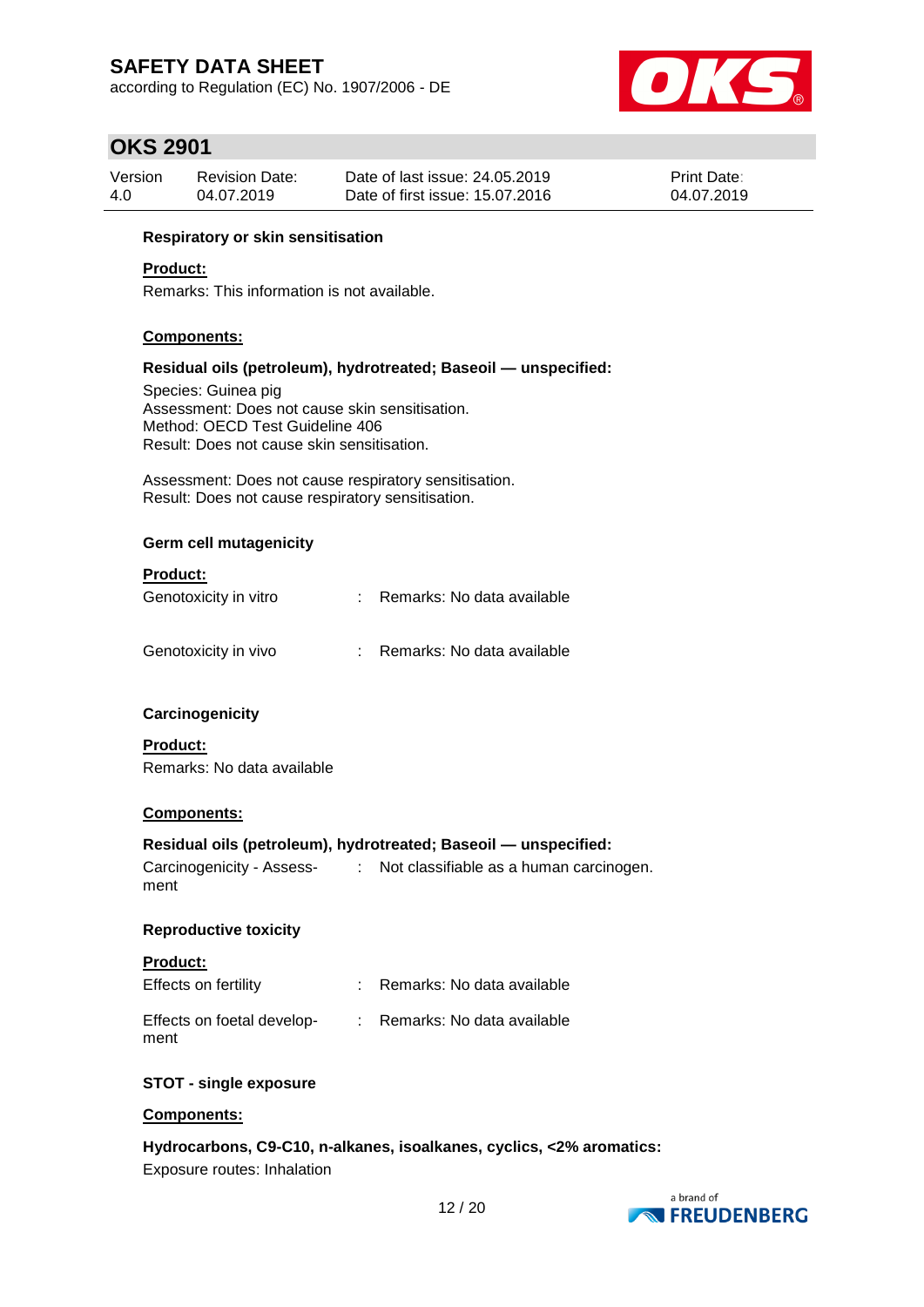according to Regulation (EC) No. 1907/2006 - DE



### **OKS 2901**

| Version | Revision Date: | Date of last issue: 24,05,2019  | <b>Print Date:</b> |
|---------|----------------|---------------------------------|--------------------|
| 4.0     | 04.07.2019     | Date of first issue: 15.07.2016 | 04.07.2019         |

Assessment: May cause drowsiness or dizziness.

### **Repeated dose toxicity**

#### **Product:**

Remarks: This information is not available.

#### **Aspiration toxicity**

#### **Product:**

May be fatal if swallowed and enters airways.

May be fatal if swallowed and enters airways.

#### **Components:**

**Hydrocarbons, C9-C10, n-alkanes, isoalkanes, cyclics, <2% aromatics:**

May be fatal if swallowed and enters airways.

#### **Residual oils (petroleum), hydrotreated; Baseoil — unspecified:**

No aspiration toxicity classification

#### **Further information**

#### **Product:**

Remarks: Information given is based on data on the components and the toxicology of similar products.

### **SECTION 12: Ecological information**

#### **12.1 Toxicity**

| <b>Product:</b> |  |
|-----------------|--|
|                 |  |

| Toxicity to fish                                                                    |   | Remarks: Harmful to aquatic organisms, may cause long-term<br>adverse effects in the aquatic environment. |
|-------------------------------------------------------------------------------------|---|-----------------------------------------------------------------------------------------------------------|
| Toxicity to daphnia and other : Remarks: No data available<br>aquatic invertebrates |   |                                                                                                           |
| Toxicity to algae                                                                   |   | : Remarks: No data available                                                                              |
| Toxicity to microorganisms                                                          | ÷ | Remarks: No data available                                                                                |

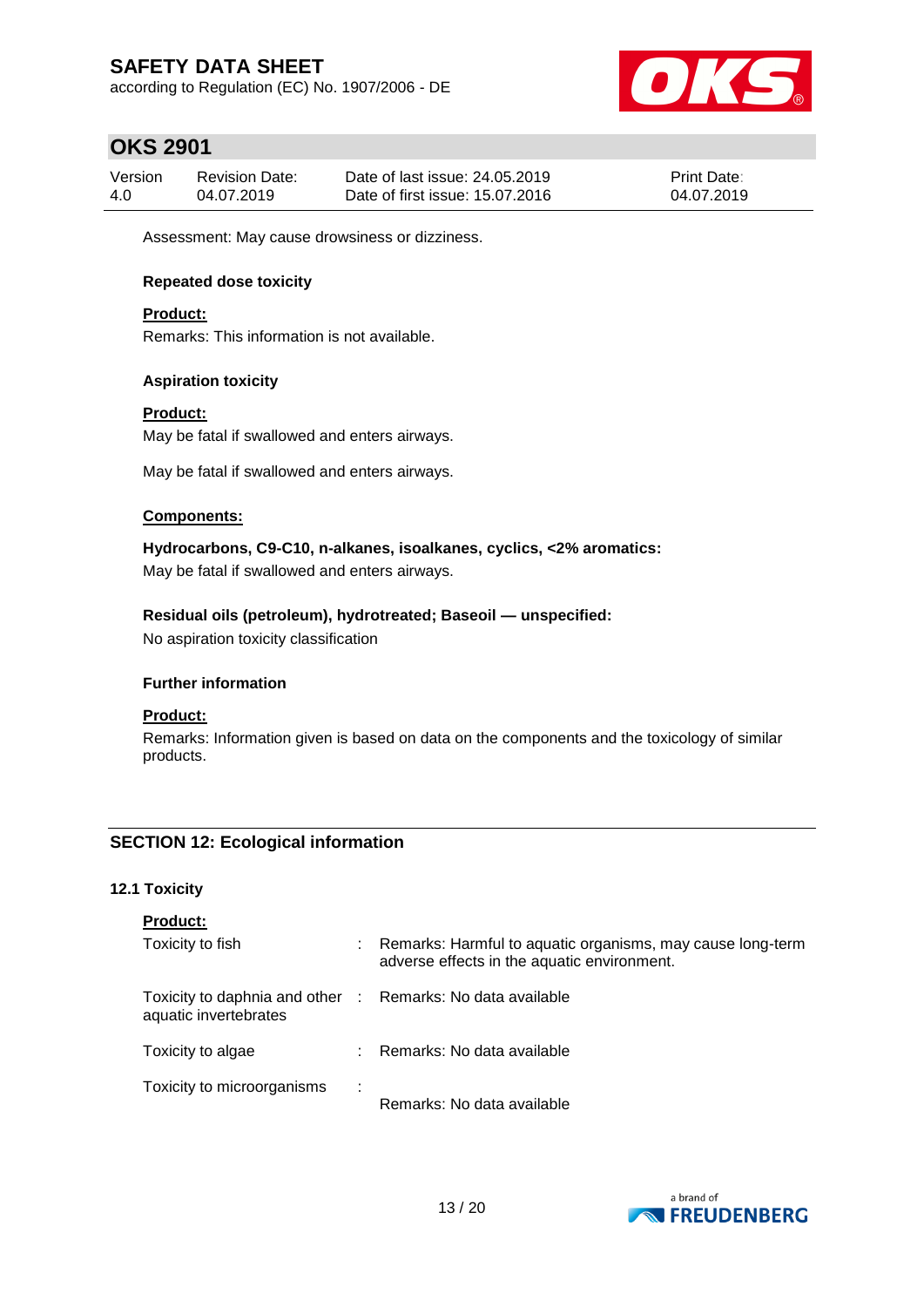according to Regulation (EC) No. 1907/2006 - DE



### **OKS 2901**

| Version | <b>Revision Date:</b> | Date of last issue: 24.05.2019  | <b>Print Date:</b> |
|---------|-----------------------|---------------------------------|--------------------|
| 4.0     | 04.07.2019            | Date of first issue: 15.07.2016 | 04.07.2019         |

### **Components:**

### **Hydrocarbons, C9-C10, n-alkanes, isoalkanes, cyclics, <2% aromatics:**

#### **Ecotoxicology Assessment**

| Long-term (chronic) aquatic | : Harmful to aquatic life with long lasting effects. |
|-----------------------------|------------------------------------------------------|
| hazard                      |                                                      |

#### **Residual oils (petroleum), hydrotreated; Baseoil — unspecified:**

| Toxicity to fish                                       | : LC50 (Pimephales promelas (fathead minnow)): $> 100$ mg/l<br>Exposure time: 96 h<br>Test Type: static test |
|--------------------------------------------------------|--------------------------------------------------------------------------------------------------------------|
| Toxicity to daphnia and other<br>aquatic invertebrates | EC50 (Daphnia magna (Water flea)): $> 10.000$ mg/l<br>Exposure time: 48 h<br>Test Type: Immobilization       |

#### **12.2 Persistence and degradability**

#### **Product:**

| Biodegradability                                                | : Remarks: No data available |
|-----------------------------------------------------------------|------------------------------|
| Physico-chemical removabil- : Remarks: No data available<br>ity |                              |

#### **Components:**

|                  | Hydrocarbons, C9-C10, n-alkanes, isoalkanes, cyclics, <2% aromatics: |
|------------------|----------------------------------------------------------------------|
| Biodegradability | Result: rapidly biodegradable                                        |

#### **Residual oils (petroleum), hydrotreated; Baseoil — unspecified:**

Biodegradability : Result: Not rapidly biodegradable

### **12.3 Bioaccumulative potential**

| <b>Product:</b>                            |   |                                                                                                                                                                                                                         |
|--------------------------------------------|---|-------------------------------------------------------------------------------------------------------------------------------------------------------------------------------------------------------------------------|
| <b>Bioaccumulation</b>                     | ÷ | Remarks: This mixture contains no substance considered to<br>be persistent, bioaccumulating and toxic (PBT).<br>This mixture contains no substance considered to be very<br>persistent and very bioaccumulating (vPvB). |
| Components:                                |   |                                                                                                                                                                                                                         |
|                                            |   | Hydrocarbons, C9-C10, n-alkanes, isoalkanes, cyclics, <2% aromatics:                                                                                                                                                    |
| <b>Bioaccumulation</b>                     |   | $\therefore$ Remarks: No data available                                                                                                                                                                                 |
| Partition coefficient: n-<br>octanol/water |   | $\therefore$ Remarks: No data available                                                                                                                                                                                 |

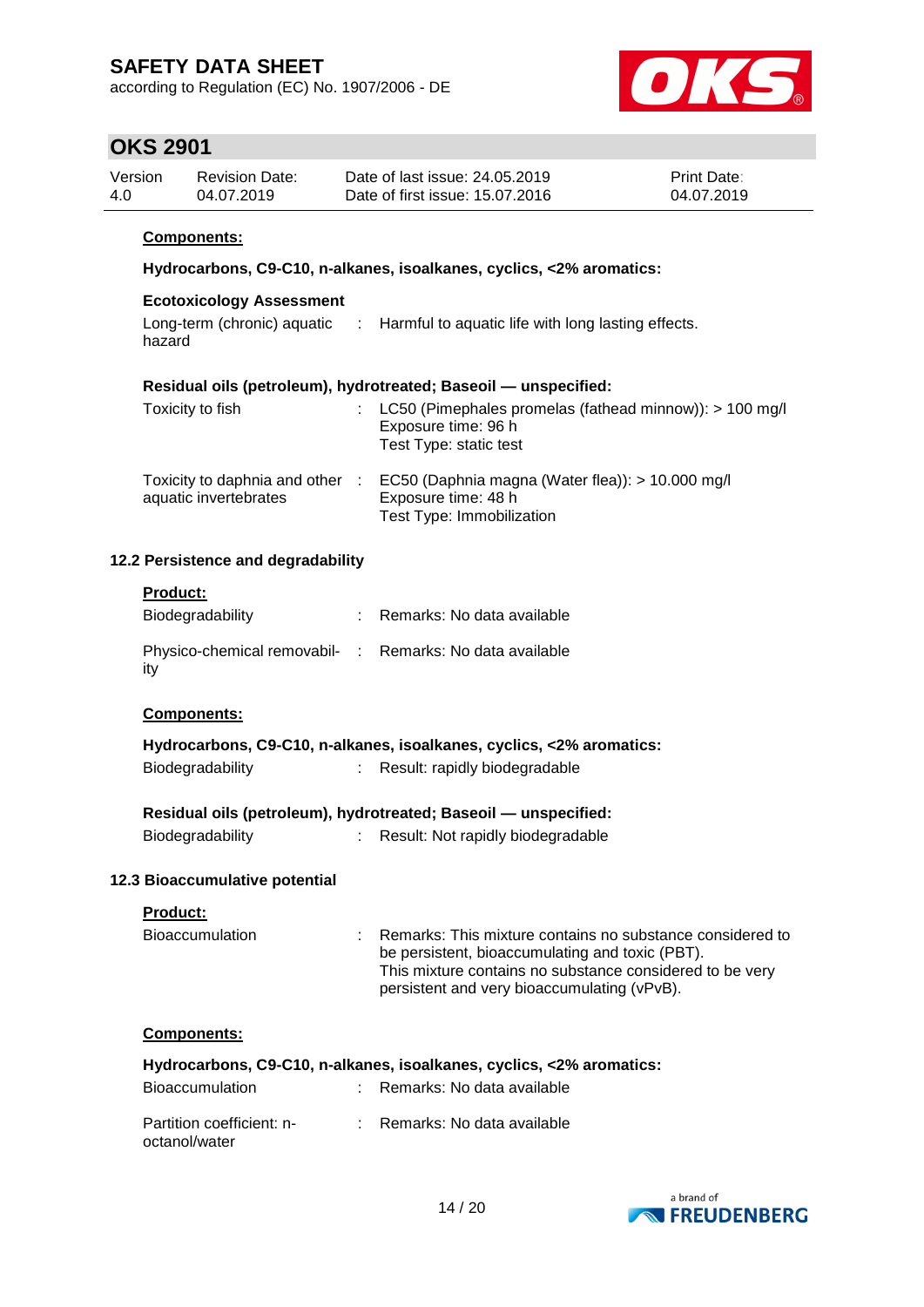according to Regulation (EC) No. 1907/2006 - DE



# **OKS 2901**

| Version<br>4.0 |                                            | <b>Revision Date:</b><br>04.07.2019                |    | Date of last issue: 24.05.2019<br>Date of first issue: 15.07.2016                                                                                                                                          | Print Date:<br>04.07.2019 |
|----------------|--------------------------------------------|----------------------------------------------------|----|------------------------------------------------------------------------------------------------------------------------------------------------------------------------------------------------------------|---------------------------|
|                | butane:                                    | Partition coefficient: n-<br>octanol/water         |    | log Pow: 2,89<br>Method: OECD Test Guideline 107                                                                                                                                                           |                           |
|                | propane:                                   | Partition coefficient: n-<br>octanol/water         | t. | log Pow: 2,36                                                                                                                                                                                              |                           |
|                |                                            | 12.4 Mobility in soil                              |    |                                                                                                                                                                                                            |                           |
|                | <b>Product:</b><br>Mobility                |                                                    |    | Remarks: No data available                                                                                                                                                                                 |                           |
|                |                                            | Distribution among environ-<br>mental compartments | ÷. | Remarks: No data available                                                                                                                                                                                 |                           |
|                |                                            | 12.5 Results of PBT and vPvB assessment            |    |                                                                                                                                                                                                            |                           |
|                | <b>Product:</b><br>Assessment              |                                                    | ÷  | This substance/mixture contains no components considered<br>to be either persistent, bioaccumulative and toxic (PBT), or<br>very persistent and very bioaccumulative (vPvB) at levels of<br>0.1% or higher |                           |
|                |                                            | 12.6 Other adverse effects                         |    |                                                                                                                                                                                                            |                           |
|                | <b>Product:</b><br>mation                  | Additional ecological infor-                       |    | : Harmful to aquatic life with long lasting effects.                                                                                                                                                       |                           |
|                | <b>SECTION 13: Disposal considerations</b> |                                                    |    |                                                                                                                                                                                                            |                           |

| 13.1 Waste treatment methods |                                                                                                                                                                                                                     |
|------------------------------|---------------------------------------------------------------------------------------------------------------------------------------------------------------------------------------------------------------------|
| Product                      | Do not dispose of with domestic refuse.<br>Dispose of as hazardous waste in compliance with local and<br>national regulations.                                                                                      |
|                              | Waste codes should be assigned by the user based on the<br>application for which the product was used.                                                                                                              |
| Contaminated packaging       | Packaging that is not properly emptied must be disposed of as<br>the unused product.<br>Offer empty spray cans to an established disposal company.<br>Pressurized container: Do not pierce or burn, even after use. |
|                              | The following Waste Codes are only suggestions:                                                                                                                                                                     |

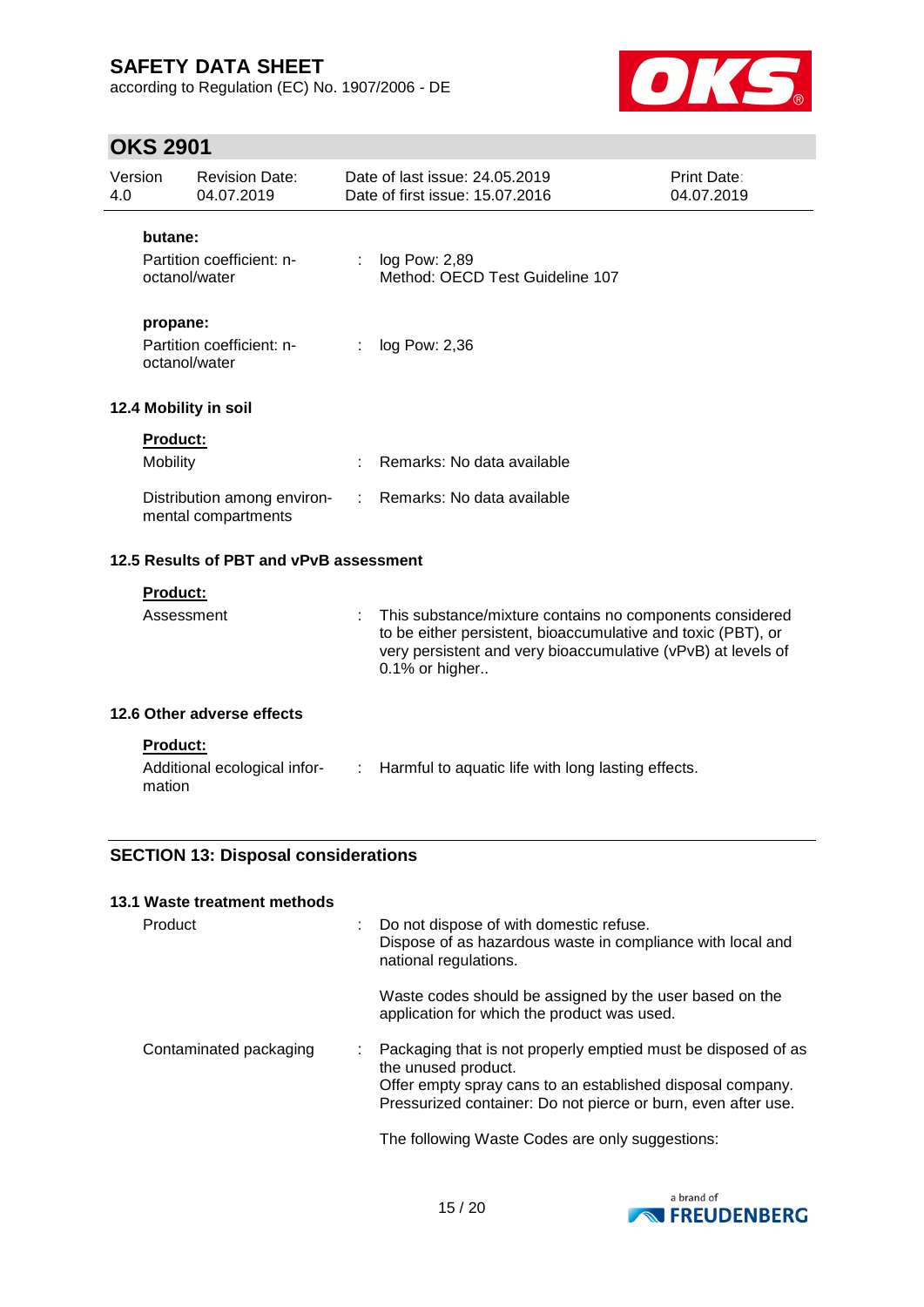according to Regulation (EC) No. 1907/2006 - DE



# **OKS 2901**

| Version | Revision Date: | Date of last issue: 24,05,2019  | <b>Print Date:</b> |
|---------|----------------|---------------------------------|--------------------|
| 4.0     | 04.07.2019     | Date of first issue: 15.07.2016 | 04.07.2019         |

### **SECTION 14: Transport information**

| 14.1 UN number                                                                                 |    |                                                                      |
|------------------------------------------------------------------------------------------------|----|----------------------------------------------------------------------|
| <b>ADR</b>                                                                                     | ÷  | UN 1950                                                              |
| <b>IMDG</b>                                                                                    |    | UN 1950                                                              |
| IATA                                                                                           |    | UN 1950                                                              |
| 14.2 UN proper shipping name                                                                   |    |                                                                      |
| <b>ADR</b>                                                                                     |    | : AEROSOLS                                                           |
| <b>IMDG</b>                                                                                    | ŧ. | <b>AEROSOLS</b>                                                      |
| <b>IATA</b>                                                                                    | t. | Aerosols, flammable                                                  |
| 14.3 Transport hazard class(es)                                                                |    |                                                                      |
| <b>ADR</b>                                                                                     |    | $\overline{2}$                                                       |
| <b>IMDG</b>                                                                                    |    | : 2.1                                                                |
| <b>IATA</b>                                                                                    |    | : 2.1                                                                |
| 14.4 Packing group                                                                             |    |                                                                      |
| <b>ADR</b><br>Packing group<br><b>Classification Code</b><br>Labels<br>Tunnel restriction code |    | Not assigned by regulation<br>5F<br>2.1<br>(D)                       |
| <b>IMDG</b><br>Packing group<br>Labels<br>EmS Code                                             | t  | Not assigned by regulation<br>2.1<br>$F-D, S-U$                      |
| <b>IATA (Cargo)</b><br>Packing instruction (cargo<br>aircraft)                                 | ÷  | 203                                                                  |
| Packing instruction (LQ)<br>Packing group<br>Labels                                            |    | Y203<br>Not assigned by regulation<br>Division 2.1 - Flammable gases |
| <b>IATA (Passenger)</b><br>Packing instruction (passen-<br>ger aircraft)                       |    | 203                                                                  |
| Packing instruction (LQ)<br>Packing group<br>Labels                                            |    | Y203<br>Not assigned by regulation<br>Division 2.1 - Flammable gases |
| <b>14.5 Environmental hazards</b>                                                              |    |                                                                      |
| <b>ADR</b><br>Environmentally hazardous                                                        |    | no                                                                   |

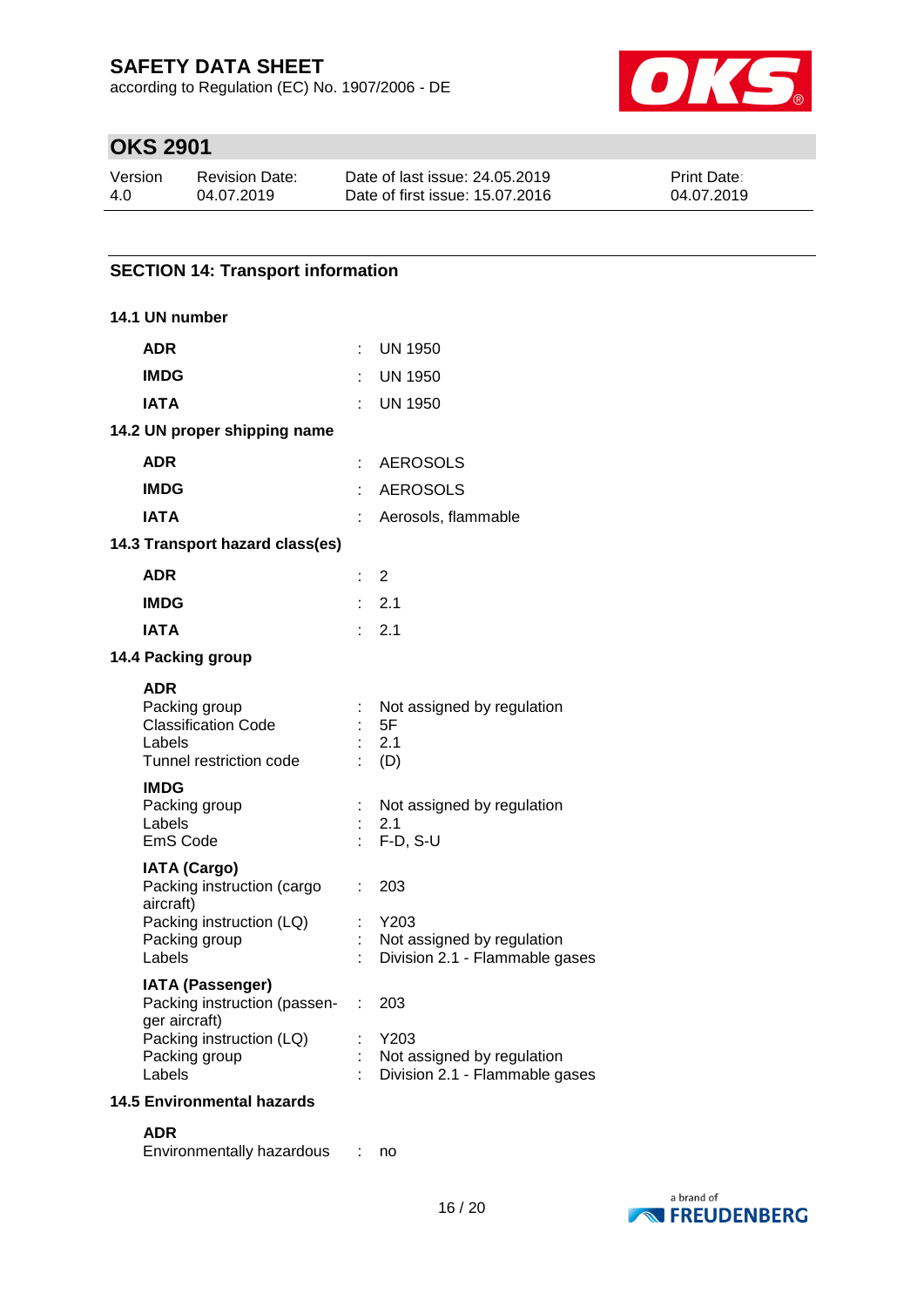according to Regulation (EC) No. 1907/2006 - DE



### **OKS 2901**

| Version<br>4.0 | <b>Revision Date:</b><br>04.07.2019                                   | Date of last issue: 24,05,2019<br>Date of first issue: 15.07.2016                                                  | <b>Print Date:</b><br>04.07.2019 |
|----------------|-----------------------------------------------------------------------|--------------------------------------------------------------------------------------------------------------------|----------------------------------|
|                | <b>IMDG</b><br>Marine pollutant                                       | : no                                                                                                               |                                  |
|                | <b>IATA (Passenger)</b><br>Environmentally hazardous                  | : no                                                                                                               |                                  |
|                | <b>IATA (Cargo)</b><br>Environmentally hazardous                      | : no                                                                                                               |                                  |
|                | 14.6 Special precautions for user<br>No special precautions required. |                                                                                                                    |                                  |
|                | Remarks                                                               | 14.7 Transport in bulk according to Annex II of Marpol and the IBC Code<br>Not applicable for product as supplied. |                                  |

### **SECTION 15: Regulatory information**

### **15.1 Safety, health and environmental regulations/legislation specific for the substance or mixture**

| REACH - Candidate List of Substances of Very High<br>Concern for Authorisation (Article 59).                                                         |    | : This product does not contain sub-<br>stances of very high concern (Regu-<br>lation (EC) No 1907/2006 (REACH),<br>Article 57). |
|------------------------------------------------------------------------------------------------------------------------------------------------------|----|----------------------------------------------------------------------------------------------------------------------------------|
| REACH - List of substances subject to authorisation<br>(Annex XIV)                                                                                   |    | : Not applicable                                                                                                                 |
| Regulation (EC) No 1005/2009 on substances that de-<br>plete the ozone layer                                                                         |    | Not applicable                                                                                                                   |
| Regulation (EC) No 850/2004 on persistent organic pol-<br>lutants                                                                                    | ÷  | Not applicable                                                                                                                   |
| Regulation (EC) No 649/2012 of the European Parlia-<br>ment and the Council concerning the export and import<br>of dangerous chemicals               | ÷. | Not applicable                                                                                                                   |
| REACH - Restrictions on the manufacture, placing on<br>the market and use of certain dangerous substances,<br>preparations and articles (Annex XVII) | ÷. | Not applicable                                                                                                                   |
| P <sub>2</sub>                                                                                                                                       |    |                                                                                                                                  |

Seveso III: Directive 2012/18/EU of the European Parliament and of the Council on the control of major-accident hazards involving dangerous substances.  $Quantiv 1$  Quantity 2

| P <sub>3</sub> a | FLAMMABLE AEROSOLS 150 t  | Quantity 1 | Quantity 2<br>500 t |
|------------------|---------------------------|------------|---------------------|
| P <sub>5</sub> c |                           |            |                     |
| 18               | Liquefied extremely flam- | 50 t       | 200t                |
|                  |                           | a hrand of |                     |

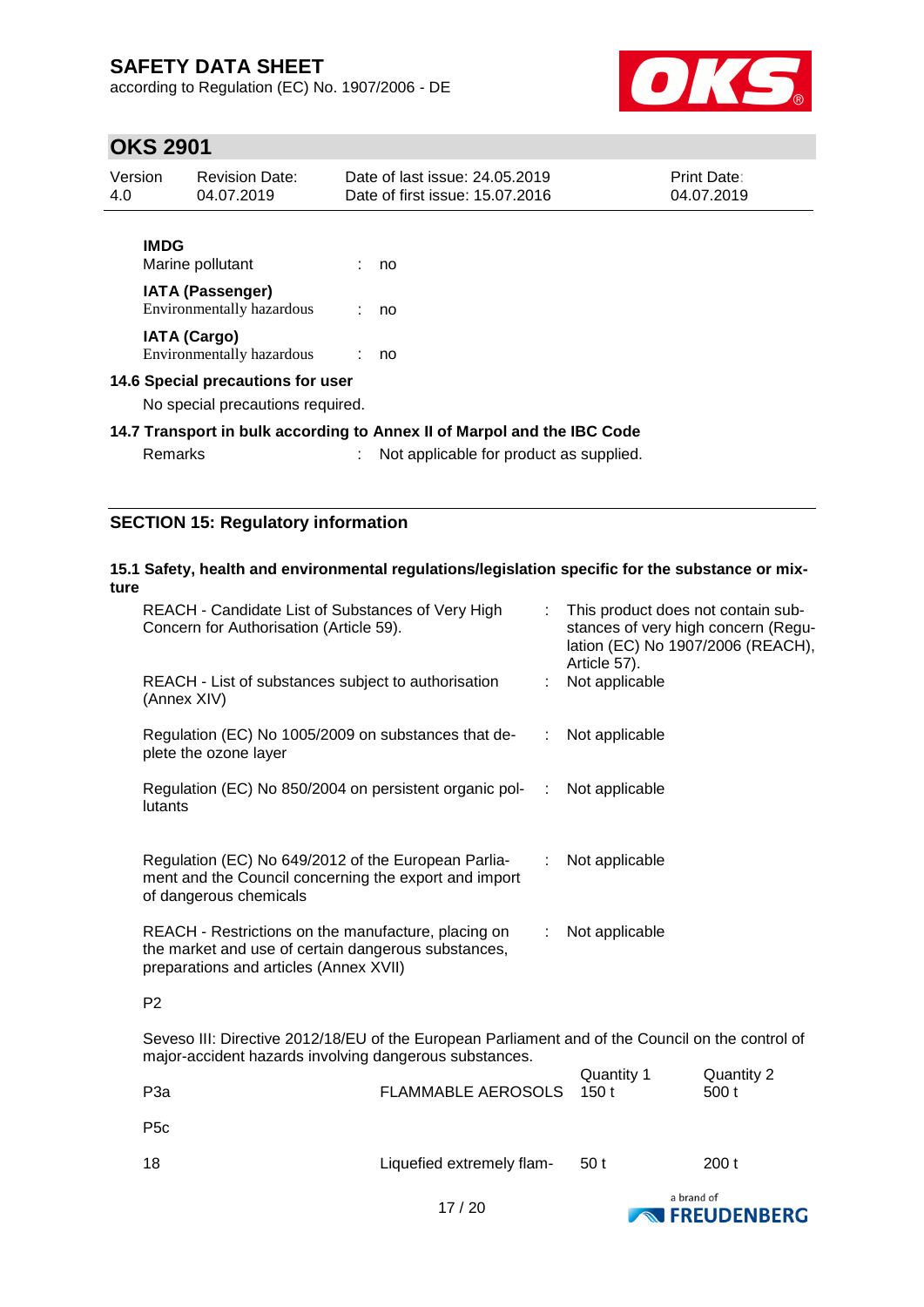according to Regulation (EC) No. 1907/2006 - DE



# **OKS 2901**

| Version<br>4.0 |           | <b>Revision Date:</b><br>04.07.2019 |   | Date of last issue: 24.05.2019<br>Date of first issue: 15.07.2016                                                                                                                                                                                                                                                                                                 | Print Date:<br>04.07.2019 |
|----------------|-----------|-------------------------------------|---|-------------------------------------------------------------------------------------------------------------------------------------------------------------------------------------------------------------------------------------------------------------------------------------------------------------------------------------------------------------------|---------------------------|
|                |           |                                     |   | mable gases (including<br>LPG) and natural gas                                                                                                                                                                                                                                                                                                                    |                           |
|                | (Germany) | Water contaminating class           | ÷ | WGK 1 slightly hazardous to water<br>Classification according to AwSV, Annex 1 (5.2)                                                                                                                                                                                                                                                                              |                           |
|                |           | TA Luft List (Germany)              |   | Total dust:<br>Not applicable<br>Inorganic substances in powdered form:<br>Not applicable<br>Inorganic substances in vapour or gaseous form:<br>Not applicable<br>Organic Substances:<br>portion Class 1: $< 0.01$ %<br>others: 53,65 %<br>Carcinogenic substances:<br>Not applicable<br>Mutagenic:<br>Not applicable<br>Toxic to reproduction:<br>Not applicable |                           |
|                |           | Volatile organic compounds          |   | Directive 2010/75/EU of 24 November 2010 on industrial<br>emissions (integrated pollution prevention and control)<br>Volatile organic compounds (VOC) content: 75,05 %                                                                                                                                                                                            |                           |
|                |           | Other regulations:                  |   | Take note of Directive 94/33/EC on the protection of young people at work or stricter national                                                                                                                                                                                                                                                                    |                           |

regulations, where applicable.

#### **15.2 Chemical safety assessment**

This information is not available.

#### **SECTION 16: Other information**

### **Full text of H-Statements**

| H <sub>220</sub> | : Extremely flammable gas.                            |
|------------------|-------------------------------------------------------|
| H <sub>226</sub> | : Flammable liquid and vapour.                        |
| H <sub>280</sub> | : Contains gas under pressure; may explode if heated. |
| H304             | : May be fatal if swallowed and enters airways.       |
| H336             | : May cause drowsiness or dizziness.                  |
| H412             | : Harmful to aquatic life with long lasting effects.  |
|                  |                                                       |

### **Full text of other abbreviations**

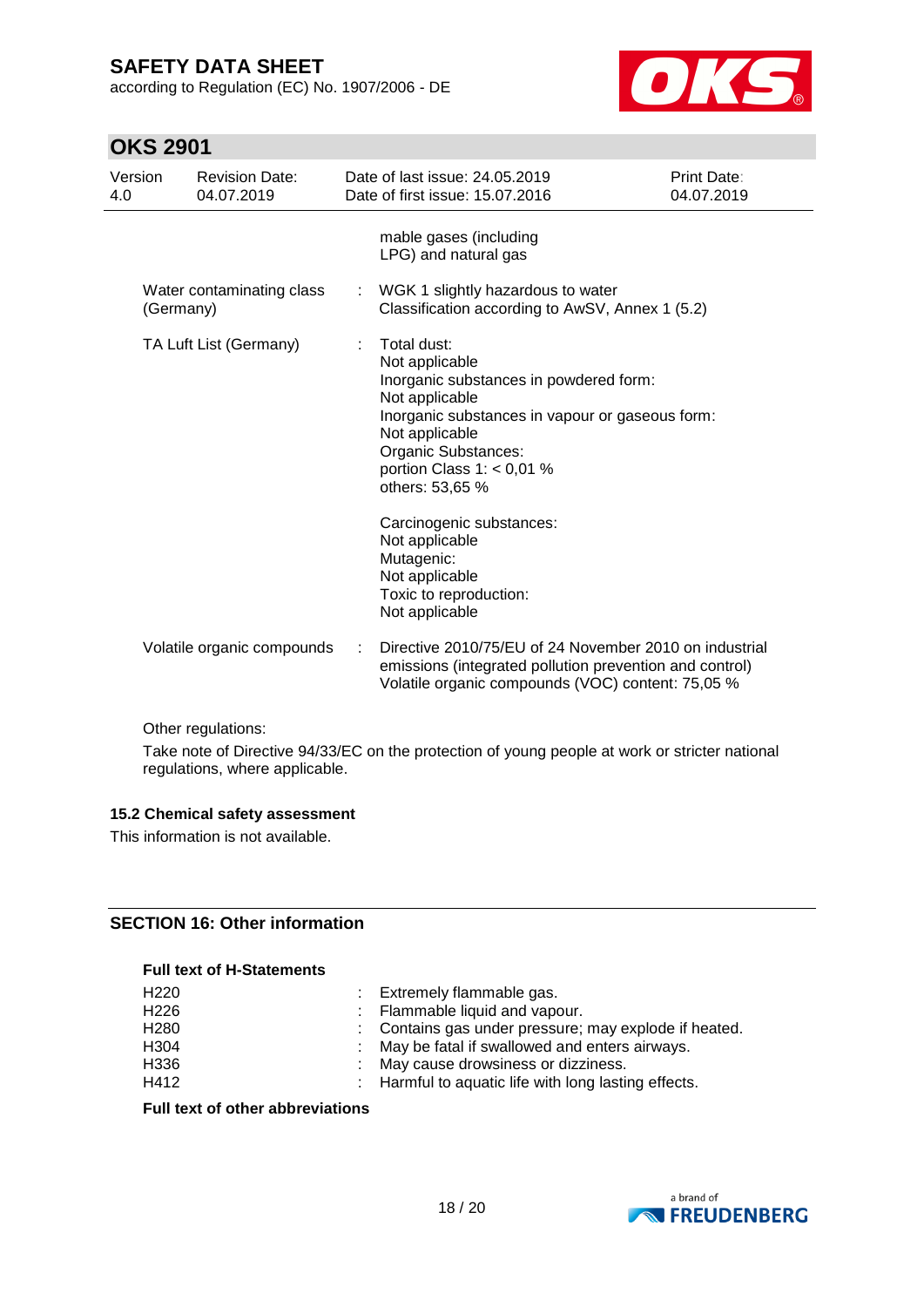according to Regulation (EC) No. 1907/2006 - DE



### **OKS 2901**

| Version<br>4.0     | <b>Revision Date:</b><br>04.07.2019 | Date of last issue: 24,05,2019<br>Date of first issue: 15.07.2016                                                                                                                                                                                                                                                                                                                                                                                                                         | Print Date:<br>04.07.2019                                                                                                                                                                                                                                                                                                                                                                    |  |  |  |  |
|--------------------|-------------------------------------|-------------------------------------------------------------------------------------------------------------------------------------------------------------------------------------------------------------------------------------------------------------------------------------------------------------------------------------------------------------------------------------------------------------------------------------------------------------------------------------------|----------------------------------------------------------------------------------------------------------------------------------------------------------------------------------------------------------------------------------------------------------------------------------------------------------------------------------------------------------------------------------------------|--|--|--|--|
|                    |                                     |                                                                                                                                                                                                                                                                                                                                                                                                                                                                                           |                                                                                                                                                                                                                                                                                                                                                                                              |  |  |  |  |
| Note C             |                                     | ic isomeric form or as a mixture of several isomers. In this<br>case the supplier must state on the label whether the sub-<br>stance is a specific isomer or a mixture of isomers.                                                                                                                                                                                                                                                                                                        | Some organic substances may be marketed either in a specif-                                                                                                                                                                                                                                                                                                                                  |  |  |  |  |
| Note L             |                                     | plies only to certain complex oil-derived substances in Part 3.                                                                                                                                                                                                                                                                                                                                                                                                                           | The classification as a carcinogen need not apply if it can be<br>shown that the substance contains less than 3 % DMSO ex-<br>tract as measured by IP 346 "Determination of polycyclic aro-<br>matics in unused lubricating base oils and asphaltene free<br>petroleum fractions - Dimethyl sulphoxide extraction refractive<br>index method", Institute of Petroleum, London. This note ap- |  |  |  |  |
| Note U (table 3.1) |                                     | When put on the market gases have to be classified as "Gas-<br>es under pressure", in one of the groups compressed gas,<br>liquefied gas, refrigerated liquefied gas or dissolved gas. The<br>group depends on the physical state in which the gas is pack-<br>aged and therefore has to be assigned case by case. The<br>(Liq.) Press. Gas (Ref. Liq.) Press. Gas (Diss.) Aerosols shall<br>not be classified as gases under pressure (See Annex I, Part<br>2, Section 2.3.2.1, Note 2). | following codes are assigned: Press. Gas (Comp.) Press. Gas                                                                                                                                                                                                                                                                                                                                  |  |  |  |  |

ADN - European Agreement concerning the International Carriage of Dangerous Goods by Inland Waterways; ADR - European Agreement concerning the International Carriage of Dangerous Goods by Road; AICS - Australian Inventory of Chemical Substances; ASTM - American Society for the Testing of Materials; bw - Body weight; CLP - Classification Labelling Packaging Regulation; Regulation (EC) No 1272/2008; CMR - Carcinogen, Mutagen or Reproductive Toxicant; DIN - Standard of the German Institute for Standardisation; DSL - Domestic Substances List (Canada); ECHA - European Chemicals Agency; EC-Number - European Community number; ECx - Concentration associated with x% response; ELx - Loading rate associated with x% response; EmS - Emergency Schedule; ENCS - Existing and New Chemical Substances (Japan); ErCx - Concentration associated with x% growth rate response; GHS - Globally Harmonized System; GLP - Good Laboratory Practice; IARC - International Agency for Research on Cancer; IATA - International Air Transport Association; IBC - International Code for the Construction and Equipment of Ships carrying Dangerous Chemicals in Bulk; IC50 - Half maximal inhibitory concentration; ICAO - International Civil Aviation Organization; IECSC - Inventory of Existing Chemical Substances in China; IMDG - International Maritime Dangerous Goods; IMO - International Maritime Organization; ISHL - Industrial Safety and Health Law (Japan); ISO - International Organisation for Standardization; KECI - Korea Existing Chemicals Inventory; LC50 - Lethal Concentration to 50 % of a test population; LD50 - Lethal Dose to 50% of a test population (Median Lethal Dose); MARPOL - International Convention for the Prevention of Pollution from Ships; n.o.s. - Not Otherwise Specified; NO(A)EC - No Observed (Adverse) Effect Concentration; NO(A)EL - No Observed (Adverse) Effect Level; NOELR - No Observable Effect Loading Rate; NZIoC - New Zealand Inventory of Chemicals; OECD - Organization for Economic Co-operation and Development; OPPTS - Office of Chemical Safety and Pollution Prevention; PBT - Persistent, Bioaccumulative and Toxic substance; PICCS - Philippines Inventory of Chemicals and Chemical Substances; (Q)SAR - (Quantitative) Structure Activity Relationship; REACH - Regulation (EC) No 1907/2006 of the European Parliament and of the Council concerning the Registration, Evaluation, Authorisation and Restriction of Chemicals; RID - Regulations concerning the International Carriage of Dangerous Goods by Rail; SADT - Self-Accelerating Decomposition Temperature; SDS - Safety Data Sheet; SVHC - Substance of Very High Concern; TCSI - Taiwan Chemical Substance Inventory; TRGS - Technical Rule for Hazardous Substances; TSCA - Toxic Sub-